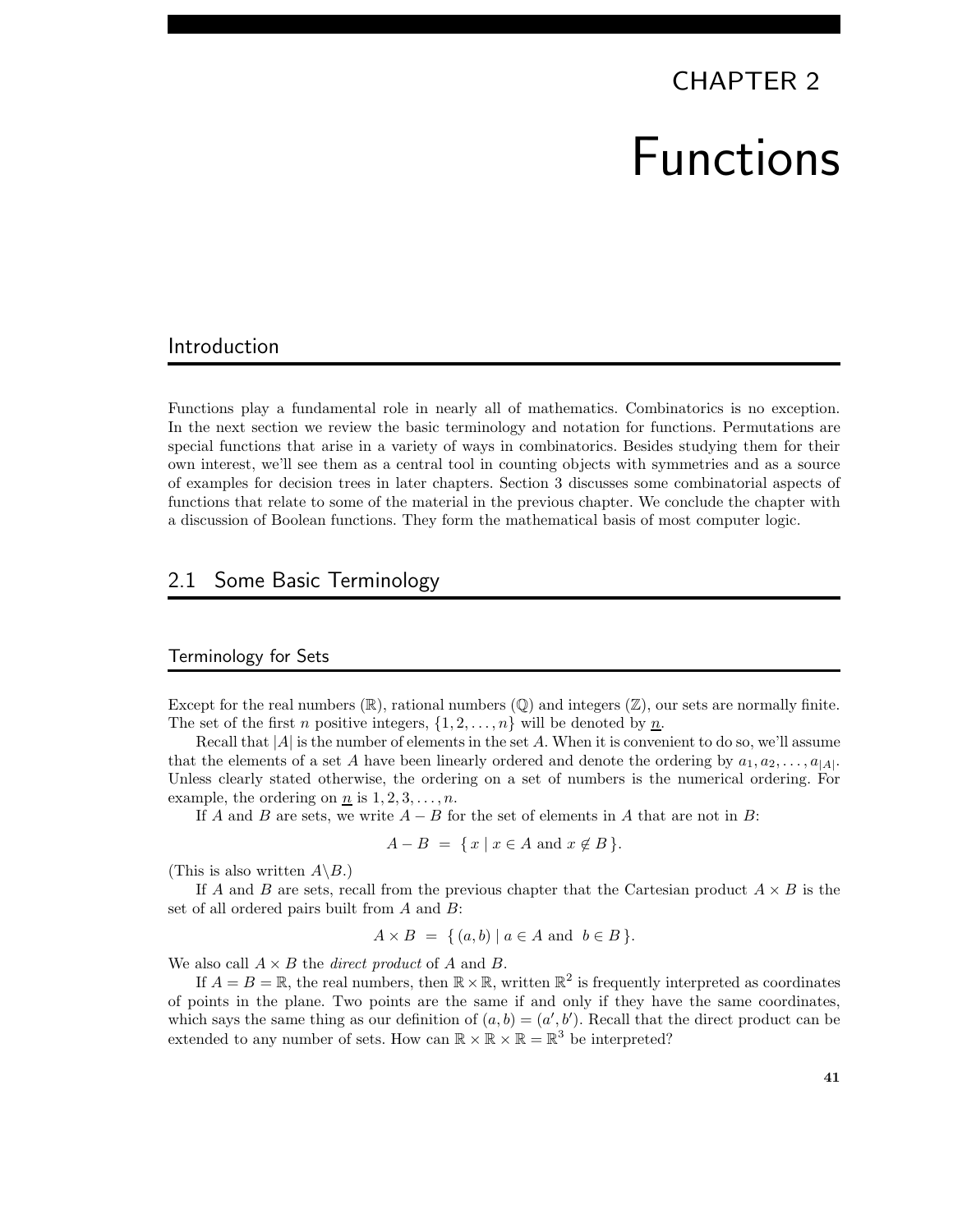#### What are Functions?

Definition 2.1 Function If A and B are sets, a function from A to B is a rule that tells us how to find a unique  $b \in B$  for each  $a \in A$ . We write  $f: A \to B$  to indicate that f is a function from A to B. We call the set A the **domain** of f and the set B the **codomain** of f. To specify a function completely you must give its domain, codomain and rule. The set of all functions from A to B is written  $B^A$ , for a reason we will soon explain. Thus  $f: A \to B$  and  $f \in B^A$  say the same thing.

In calculus you dealt with functions whose codomains were  $\mathbb R$  and whose domains were contained in R; for example,  $f(x) = 1/(x^2 - 1)$  is a function from  $\mathbb{R} - \{-1, 1\}$  to R. You also studied functions of functions! The derivative is a function whose domain is all differentiable functions and whose codomain is all functions. If we wanted to use functional notation we could write  $D(f)$  to indicate the function that the derivative associates with  $f$ . Can you see how to think of the integral as a function? This is a bit tricky because of the constant of integration. We won't pursue it.

Definition 2.2 One-line notation When  $A$  is ordered, a function can be written in oneline notation as  $(f(a_1), f(a_2), \ldots, f(a_{|A|}))$ . Thus we can think of function as an element of  $B \times B \times \ldots \times B$ , where there are |A| copies of B. Instead of writing  $B^{|A|}$  to indicate the set of all functions, we write  $B^A$ . Writing  $B^{|A|}$  is incomplete because the domain is not specified. Instead, only its size is given.

Example 2.1 Using the notation To get a feeling for the notation used to specify a function, it may be helpful to imagine that you have an envelope or box that contains a function. In other words, this envelope contains all the information needed to completely describe the function. Think about what you're going to see when you open the envelope.

∗ ∗ ∗ Stop and think about this! ∗ ∗ ∗

You might see

$$
P = \{a, b, c\},
$$
  $g: P \to \underline{4},$   $g(a) = 3,$   $g(b) = 1$  and  $g(c) = 4.$ 

This tells you that the name of the function is g, the domain of g is P, which is  $\{a, b, c\}$ , and the codomain of g is  $\underline{4} = \{1, 2, 3, 4\}$ . It also tells you the values in  $\underline{4}$  that g assigns to each of the values in its domain. Someone else may have put

$$
g: \{a, b, c\} \to \underline{4}
$$
, ordering:  $a, b, c$ ,  $g = (3, 1, 4)$ .

in the envelope instead. This describes the same function but doesn't give a name for the domain. On the other hand, it gives an order on the domain so that the function can be given in one line form. Can you describe other possible envelopes for the same function?

What if the envelope contained only  $g = (3, 1, 4)$ ? You've been cheated! You *must* know the domain of  $g$  in order to known what  $g$  is. What if the envelope contained

the domain of g is 
$$
\{a, b, c\}
$$
, ordering: a, b, c,  $g = (3, 1, 4)$ ?

We haven't specified the codomain of  $g$ , but is it necessary since we know the values of the function? Our definition included the requirement that the codomain be specified, so this is not a complete definition. On the other hand, we frequently only need to know which values in its codomain g actually takes on (here 1, 3 and 4), so we'll be sloppy in such cases and accept this as if it were a complete specification.  $\square$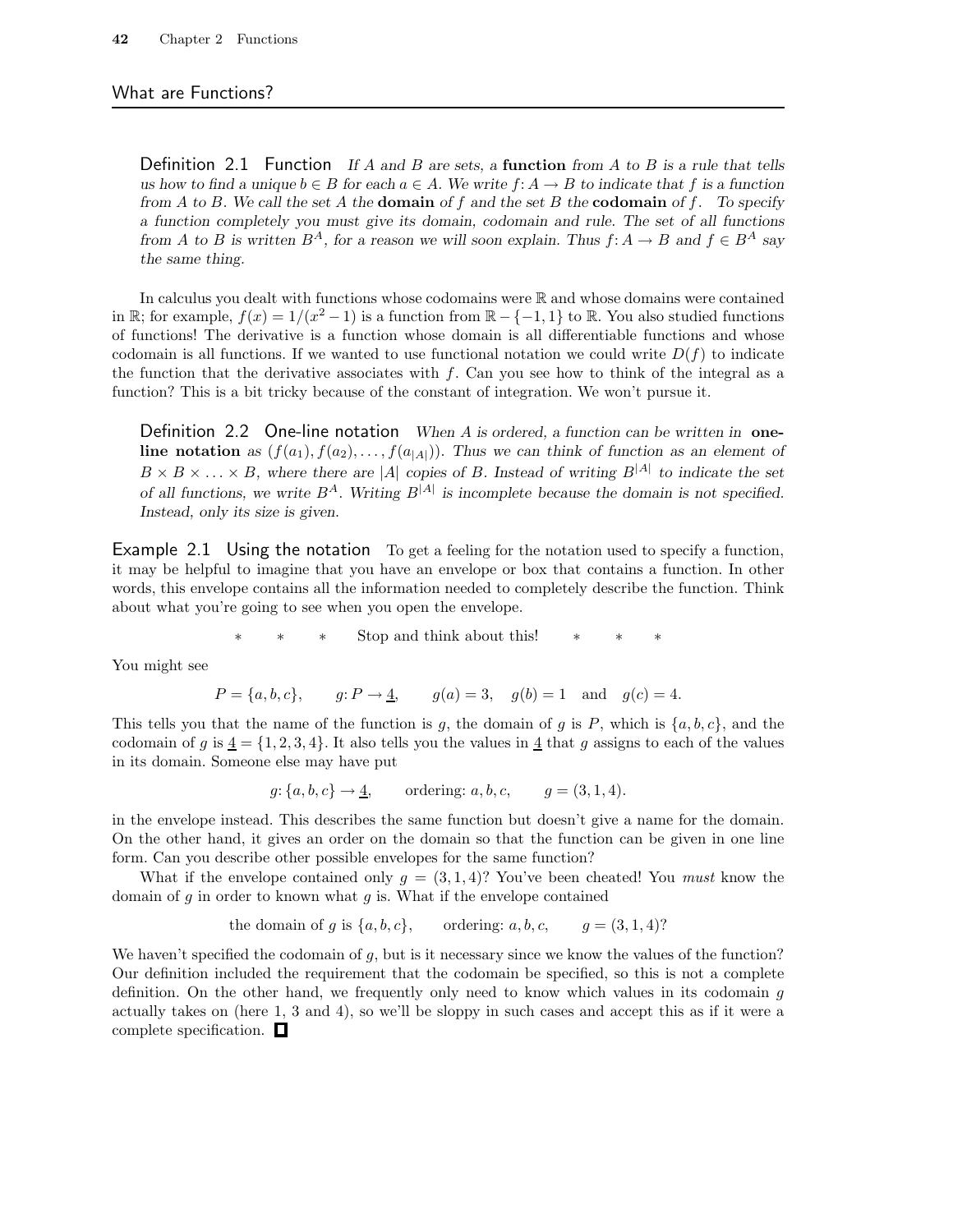Example 2.2 Counting functions By the Rule of Product,  $|B^A| = |B|^{|A|}$ . We can represent a subset S of A by a unique function  $f: A \to \underline{2}$  where  $f(x) = 1$  if  $a \notin S$  and  $f(x) = 2$  if  $x \in S$ . This proves that there are  $2^{|S|}$  such subsets. We can represent a list of k elements of a set S with repetition allowed by a unique function  $f: \underline{k} \to S$ . In this representation, the list corresponds to the function written in one line notation. (Recall that the ordering on  $\underline{k}$  is the numerical ordering.) This proves that there are exactly  $|S|^k$  such lists.

Definition 2.3 Types of functions Let  $f: A \to B$  be a function. If for every  $b \in B$  there is an  $a \in A$  such that  $f(a) = b$ , then f is called a **surjection** (or an **onto function**). Another way to describe a surjection is to say that it takes on each value in its codomain at least once.

If  $f(x) = f(y)$  implies  $x = y$ , then f is called an injection (or a one-to-one function). Another way to describe an injection is to say that it takes on each value in its codomain at most once. The injections in  $S^k$  correspond to lists without repetitions.

If f is both an injection and a surjection, it is a called a **bijection**. The bijections of  $A^A$  are called the **permutations** of A. If  $f: A \to B$  is a bijection, we may talk about the **inverse** of f, written  $f^{-1}$ , which reverses what f does. Thus  $f^{-1}: B \to A$  and  $f^{-1}(b)$  is that unique  $a \in A$  such that  $f(a) = b$ . Note that  $f(f^{-1}(b)) = b$  and  $f^{-1}(f(a)) = a$ . Do not confuse  $f^{-1}$  with  $1/f$ . For example, if  $f: \mathbb{R} \to \mathbb{R}$  is given by  $f(x) = x^3 + 1$ , then  $1/f(x) = 1/(x^3 + 1)$  and  $f^{-1}(y) = (y-1)^{1/3}$ .

Example 2.3 Using the notation We'll illustrate the ideas in the previous paragraph. Let  $A = \underline{4}, B = \{a, b, c, d, e\}$  and  $f = (d, c, d, a)$ . Since the value d is taken on twice by f, f is not an injection. Since the value b is not taken on by  $f, f$  is not a surjection. (We could have said e is not taken on, instead.) The function  $(b, d, c, e)$  is an injection since there are no repeats in the list of values taken on by the function.

Now let  $A = \underline{4}, B = \{x, y, z\}$  and  $g = (x, y, x, z)$ . Since every element of B appears at least once in the list of values taken on,  $f$  is a surjection.

Finally, let  $A = B = \underline{4}$  and  $h = (3, 1, 4, 2)$ . The function is both an injection and a surjection. Hence, it is a bijection. Since the domain and codomain are the same and  $f$  is a bijection, it is a permutation of  $\underline{4}$ . The inverse of h is  $(2,4,1,3)$ .  $\Box$ 

Example 2.4 Two-line notation Since one line notation is a simple, brief way to specify functions, we'll use it frequently. If the domain is not a set of numbers, the notation is poor because we must first pause and order the domain. There are other ways to write functions which overcome this problem. For example, we could write  $f(a) = 4$ ,  $f(b) = 3$ ,  $f(c) = 4$  and  $f(d) = 1$ . This could be shortened up somewhat to  $a \to 4$ ,  $b \to 3$ ,  $c \to 4$  and  $d \to 1$ . By turning each of these sideways, we can shorten it even more:  $\begin{pmatrix} a & b & c & d \\ 4 & 3 & 4 & 1 \end{pmatrix}$  For obvious reasons, this is called *two-line notation*. Since x always appears directly over  $f(x)$ , there is no need to order the domain; in fact, we need not even specify the domain separately since it is given by the top line. If the function is a bijection, its inverse is obtained by interchanging the top and bottom lines.

The arrows we introduced in the last paragraph can be used to help visualize different properties of functions. Imagine that you've listed the elements of the domain  $A$  in one column and the elements of the codomain  $B$  in another column to the right of the the domain. Draw an arrow from  $a$  to  $b$  if  $f(a) = b$ . Thus the heads of arrows are labeled with elements of B and the tails with elements of A. Since f is a function, no two arrows have the same tail. If f is an injection, no two arrows have the same head. If  $f$  is a surjection, every element of  $B$  is on the head of some arrow. You should be able to describe the situation when f is a bijection.  $\Box$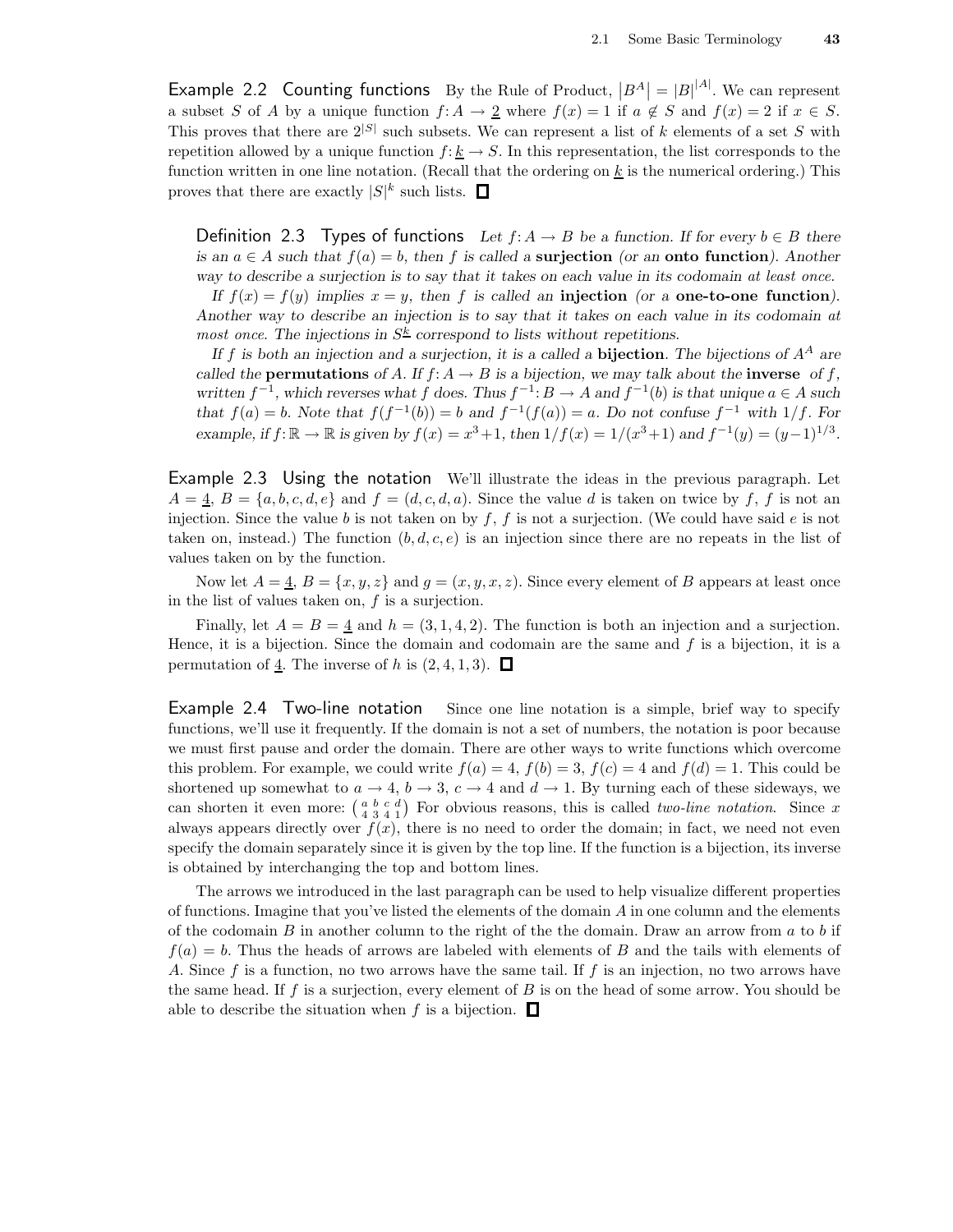#### 44 Chapter 2 Functions

#### **Exercises**

- 2.1.1. This exercise lets you check your understanding of the definitions. In each case below, some information about a function is given to you. Answer the following questions and give reasons for your answers: (The answers are given at the end of this problem set.)
	- (i) Have you been given enough information to specify the function; i.e., would this be enough data for a function envelope?
	- (ii) Can you tell whether or not the function is an injection? a surjection? a bijection? If so, what is it?
	- (iii) If possible, give the function in two line form.
	- (a)  $f \in \frac{3}{8}^{\{\heartsuit, \clubsuit, \diamondsuit, \spadesuit\}}$ ,  $f = (3, 1, 2, 3)$ .
	- (b)  $f \in \{\heartsuit, \clubsuit, \diamondsuit, \spadesuit\}^3$ ,  $f = (\spadesuit, \heartsuit, \clubsuit)$ .
	- (c)  $f \in \frac{4^3}{3}$ ,  $2 \to 3$ ,  $1 \to 4$ ,  $3 \to 2$ .
- 2.1.2. Let A and B be finite sets and  $f: A \to B$ . Prove the following claims. Some are practically restatements the of definitions, some require a few steps.
	- (a) If f is an injection, then  $|A| \leq |B|$ .
	- (b) If f is a surjection, then  $|A| \geq |B|$ .
	- (c) If f is a bijection, then  $|A| = |B|$ .
	- (d) If  $|A| = |B|$ , then f is an injection if and only if it is a surjection.
	- (e) If  $|A| = |B|$ , then f is a bijection if and only if it is an injection or it is a surjection.

#### Answers

- 2.1.1. (a) We know the domain and codomain of f. By Exercise 2, f cannot be an injection. Since no order is given for the domain, the attempt to specify  $f$  in one-line notation is meaningless. If the attempt at specification makes any sense, it tells us that  $f$  is a surjection. We cannot give it in two line form since we don't know the function.
	- (b) We know the domain and codomain of  $f$  and the domain has an implicit order. Thus the one-line notation specifies f. It is an injection but not a surjection. In two line form it is  $\begin{pmatrix} 1 & 2 & 3 \\ \spadesuit & \heartsuit & \clubsuit \end{pmatrix}$ .
	- (c) This function is specified and is an injection. In one-line notation it would be (4,3,2), and, in two line notation,  $\begin{pmatrix} 1 & 2 & 3 \\ 4 & 3 & 2 \end{pmatrix}$ .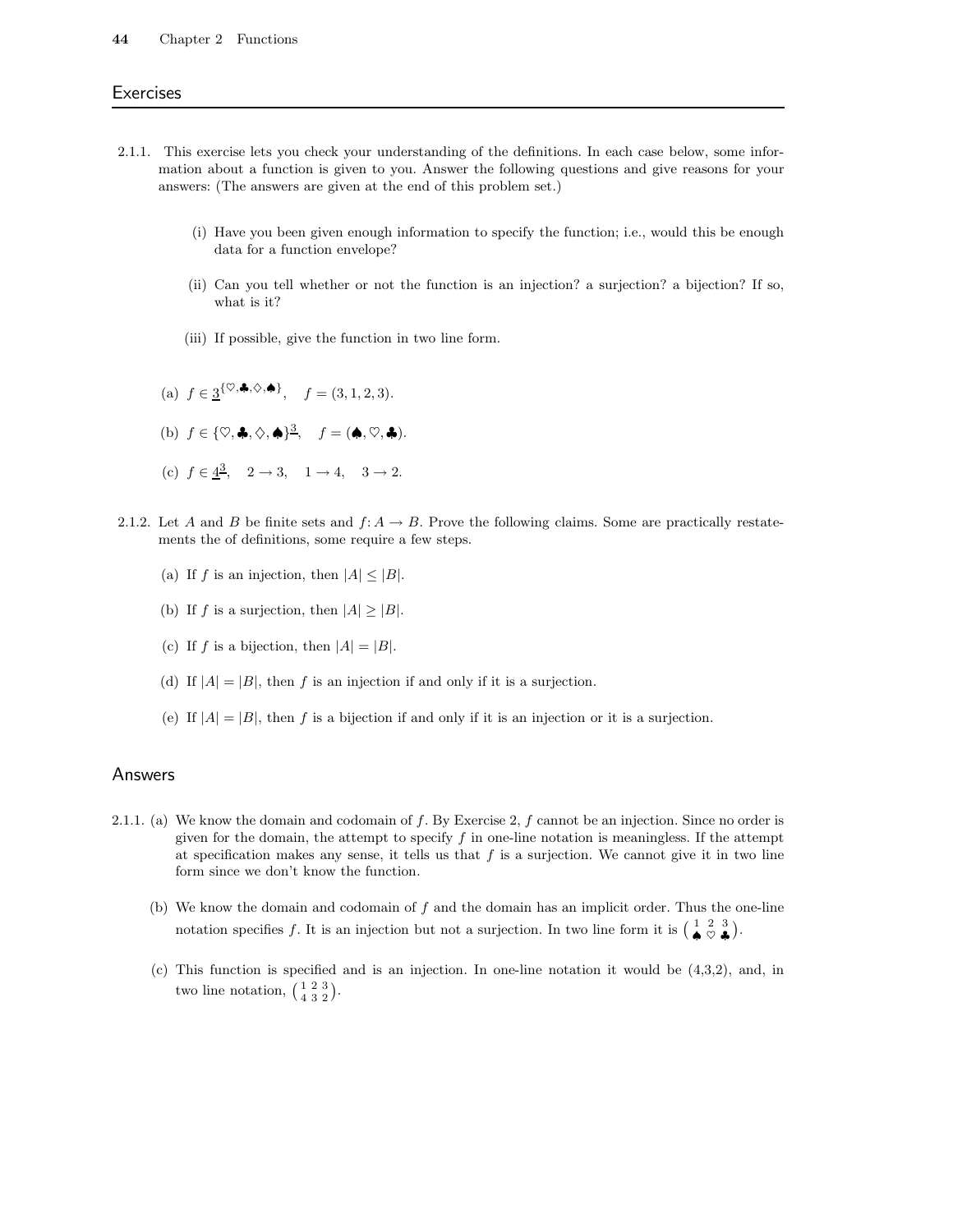## 2.2 Permutations

Before beginning our discussion, we need the notion of composition of functions. Suppose that  $f$ and g are two functions such that the values f takes on are contained in the domain of  $g$ . We can write this as  $f: A \to B$  and  $g: C \to D$  where  $f(a) \in C$  for all  $a \in A$ . We define the *composition* of g and f, written  $gf: A \to D$  by  $(gf)(x) = g(f(x))$  for all  $x \in A$ . The notation  $g \circ f$  is also used to denote composition. Suppose that  $f$  and  $g$  are given in two line notation by

$$
f = \begin{pmatrix} p & q & r & s \\ P & R & T & U \end{pmatrix} \qquad g = \begin{pmatrix} P & Q & R & S & T & U & V \\ 1 & 3 & 5 & 2 & 4 & 6 & 7 \end{pmatrix}.
$$

Then  $gf = \begin{pmatrix} p & q & r & s \\ 1 & 5 & 4 & 6 \end{pmatrix}$ .

The set of permutations on a set  $A$  is denoted in various ways in the literature. Two notations are PER(A) and  $\mathcal{S}(A)$ . Suppose that f and g are permutations of a set A. Recall that a permutation is a bijection from a set to itself and so it makes sense to talk about  $f^{-1}$  and  $fg$ . We claim that  $fg$ and  $f^{-1}$  are also permutations of A. This is easy to see if you write the permutations in two-line form and note that the second line is a rearrangement of the first if and only if the function is a permutation.

Again suppose that f is a permutation. Instead of  $f \circ f$  or  $ff$  we write  $f^2$ . Note that  $f^2(x)$  is not  $(f(x))^2$ . (In fact, if multiplication is not defined in A,  $(f(x))^2$  has no meaning.) We could compose three copies of f. The result is written  $f^3$ . In general, we can compose k copies of f to obtain  $f^k$ . A cautious reader may be concerned that  $f \circ (f \circ f)$  may not be the same as  $(f \circ f) \circ f$ . They are equal. In fact,  $f^{k+m} = f^k \circ f^m$  for all nonnegative integers k and m, where  $f^0$  is defined by  $f^0(x) = x$  for all x in the domain. This is based on the "associative law" which states that  $f \circ (g \circ h) = (f \circ g) \circ h$ whenever the compositions make sense. We'll prove these results.

To prove that the two functions are equal, it suffices to prove that they take on the same values for all x in the domain. Let's use this idea for  $f \circ (g \circ h)$  and  $(f \circ g) \circ h$ . We have

$$
(f \circ (g \circ h))(x) = f((g \circ h)(x))
$$
 by the definition of  $\circ$ ,  
= f(g(h(x))) by the definition of  $\circ$ .

Similarly

$$
((f \circ g) \circ h)(x) = (f \circ g)(h(x))
$$
 by the definition of  $\circ$ ,  
=  $f(g(h(x)))$  by the definition of  $\circ$ .

More generally, one can use this approach to prove by induction that  $f_1 \circ f_2 \circ \cdots \circ f_n$  is well defined. This result then implies that  $f^{k+m} = f^k \circ f^m$ . Note that we have proved that the associative law for any three functions f, g and h for which the domain of f contains the values taken on by g and the domain of  $g$  contains the values taken on by  $h$ .

# Example 2.5 Using two-line and composition notations Let  $f$  and  $g$  be the permutations  $f = \begin{pmatrix} 1 & 2 & 3 & 4 & 5 \\ 2 & 1 & 4 & 5 & 3 \end{pmatrix}$   $g = \begin{pmatrix} 1 & 2 & 3 & 4 & 5 \\ 2 & 3 & 4 & 5 & 1 \end{pmatrix}$ .

We can compute  $fg$  by calculating all the values. This can be done fairly easily from the two line form: For example,  $(fg)(1)$  can be found by noting that the image of 1 under g is 2 and the image of 2 under f is 1. Thus  $(fg)(1) = 1$ . You should be able to verify that

$$
fg = \begin{pmatrix} 1 & 2 & 3 & 4 & 5 \\ 1 & 4 & 5 & 3 & 2 \end{pmatrix} \text{ and } gf = \begin{pmatrix} 1 & 2 & 3 & 4 & 5 \\ 3 & 2 & 5 & 1 & 4 \end{pmatrix} \neq fg
$$

and that

$$
f^{2} = \begin{pmatrix} 1 & 2 & 3 & 4 & 5 \\ 1 & 2 & 5 & 3 & 4 \end{pmatrix} \quad f^{3} = \begin{pmatrix} 1 & 2 & 3 & 4 & 5 \\ 2 & 1 & 3 & 4 & 5 \end{pmatrix} \quad \text{and} \quad g^{5} = f^{6} = \begin{pmatrix} 1 & 2 & 3 & 4 & 5 \\ 1 & 2 & 3 & 4 & 5 \end{pmatrix}.
$$

Note that it is easy to get the inverse, simply interchange the two lines. Thus

$$
f^{-1} = \begin{pmatrix} 2 & 1 & 4 & 5 & 3 \\ 1 & 2 & 3 & 4 & 5 \end{pmatrix}
$$
 which is the same as  $f^{-1} = \begin{pmatrix} 1 & 2 & 3 & 4 & 5 \\ 2 & 1 & 5 & 3 & 4 \end{pmatrix}$ ,

since the order of the columns in two line form does not matter.  $\Box$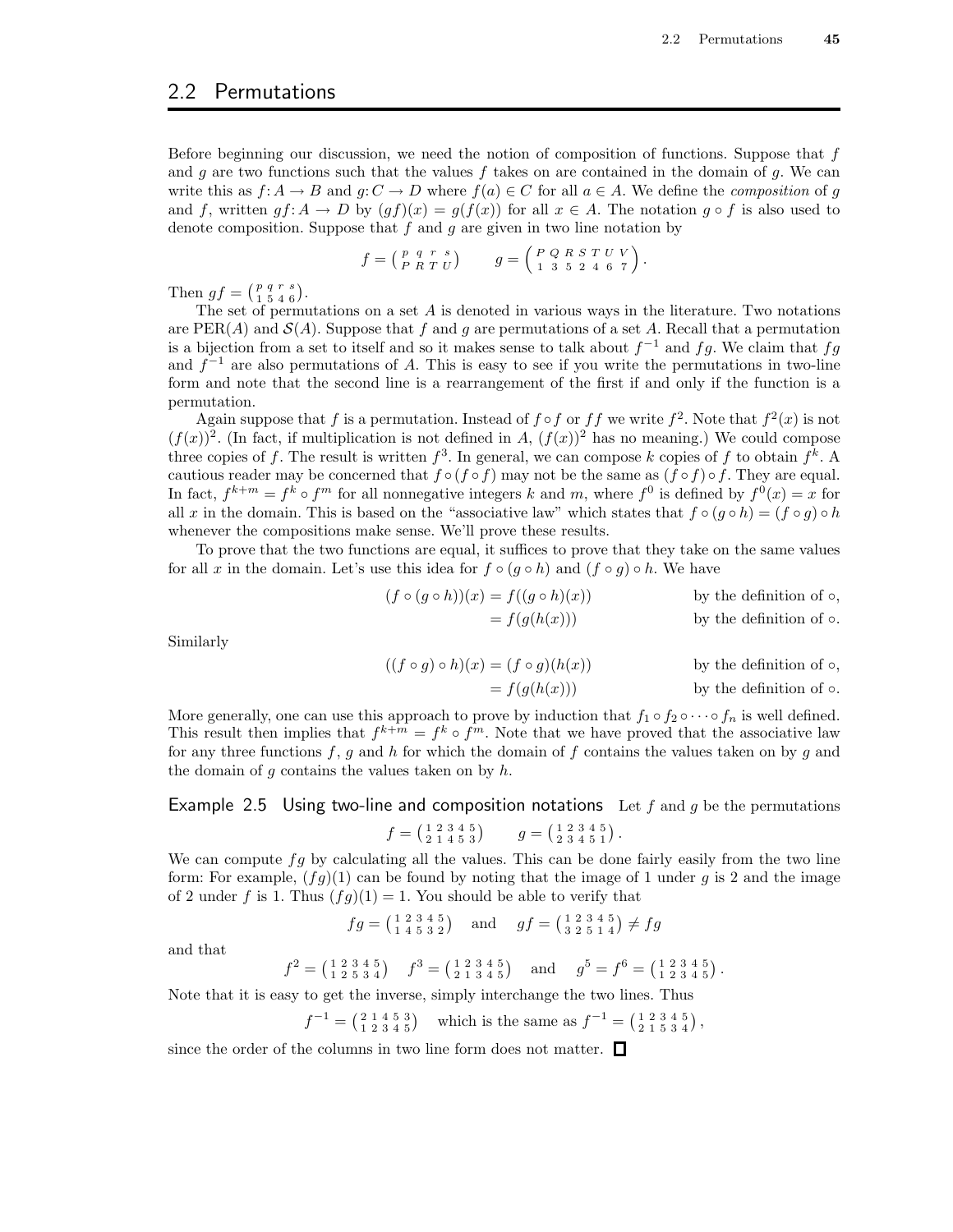Let f be a permutation of the set A and let  $n = |A|$ . If  $x \in A$ , we can look at the sequence  $x, f(x), f(f(x)), \ldots, f^k(x), \ldots$ , which is often written as  $x \to f(x) \to f(f(x)) \to \cdots \to f^k(x) \to \cdots$ . Since the codomain of f has n elements, this sequence will contain a repeated element in the first  $n+1$  entries. Suppose that  $f^{s}(x)$  is the first sequence entry that is ever repeated and that  $f^{s+p}(x)$ is the first time that it is repeated. Apply  $(f^{-1})^s$  to both sides of this equality to obtain  $x = f^p(x)$ and so, in fact,  $s = 0$ . It follows that the sequence cycles through a pattern of length p forever since  $f^{p+1}(x) = f(f^p(x)) = f(x), f^{p+2}(x) = f^2(f^p(x)) = f^2(x)$ , and so on. We call  $(x, f(x), \ldots, f^{p-1}(x))$ the cycle containing x and call p the length of the cycle. If a cycle has length p, we call it a p-cycle. Cyclic shifts of a cycle are considered the same; for example, if  $(1,2,6,3)$  is the cycle containing 1 (as well as 2, 3 and 6), then  $(2,6,3,1)$ ,  $(6,3,1,2)$  and  $(3,1,2,6)$  are other ways of writing the cycle.

Example 2.6 Using cycle notation Consider the permutation  $f = \begin{pmatrix} 1 & 2 & 3 & 4 & 5 & 6 & 7 & 8 & 9 \\ 2 & 4 & 8 & 1 & 5 & 9 & 3 & 7 & 6 \end{pmatrix}$ . Since  $1 \rightarrow 2 \rightarrow 4 \rightarrow 1$ , the cycle containing 1 is (1,2,4). We could equally well write it (2,4,1) or (4,1,2); however,  $(1,4,2)$  is different since it corresponds to  $1 \rightarrow 4 \rightarrow 2 \rightarrow 1$  The usual convention is to list the cycle starting with its smallest element. The cycles of f are  $(1,2,4)$ ,  $(3,8,7)$ ,  $(5)$  and  $(6,9)$ . We write  $f$  in cycle form as

$$
f = (1, 2, 4) (3, 8, 7) (5) (6, 9).
$$

It is common practice to omit the cycles of length one and write  $f = (1, 2, 4)(3, 8, 7)(6, 9)$ . The inverse of f is obtained by reading the cycles backwards because  $f^{-1}(x)$  is the lefthand neighbor of  $x$  in a cycle. Thus

$$
f^{-1} = (4,2,1)(7,8,3)(9,6) = (1,4,2)(3,7,8)(6,9). \quad \Box
$$

Cycle form is useful in certain aspects of the branch of mathematics called "finite group theory." We will find it useful later when we study the problem of counting structures having symmetries. Here's an application now.

Example 2.7 Powers of permutations With a permutation in cycle form, its very easy to calculate a power of the permutation. For example, suppose we want the tenth power of the permutation whose cycle form (including cycles of length 1) is  $(1, 5, 3)(7)(2, 6)$ . To find the image of 1, we take ten steps:  $1 \rightarrow 5 \rightarrow 3 \rightarrow 1 \cdots$ . Where does it stop after ten steps? Since three steps bring us back to where we started (because 1 is in a cycle of length three), nine steps take us around the cycle three times and the tenth takes us to 5. Thus  $1 \rightarrow 5$  in the tenth power. Similarly,  $5 \rightarrow 3$  and  $3 \rightarrow 1$ . Clearly  $7 \rightarrow 7$  regardless of the power. Ten steps take us around the cycle  $(2, 6)$  exactly five times, so  $2 \rightarrow 2$  and  $6 \rightarrow 6$ . Thus the tenth power is  $(1, 5, 3)(7)(2)(6)$ .

Suppose we have a permutation in cycle form whose cycle lengths all divide  $k$ . The reasoning in the previous paragraph shows that the kth power of that permutation will be the identity; that is, all the cycles will be 1-long and so every element is mapped to itself. In particular, if we are considering permutations of an *n*-set, every cycle has length at most *n* and so we can take  $k = n!$ regardless of the permutation. We have shown

**Theorem** 2.1 Given a set S, there is a k depending on  $|S|$  such that  $f^k$  is the identity map for every permutation  $f$  of  $S$ .

Without cycle notation, it would be harder to prove the theorem.  $\Box$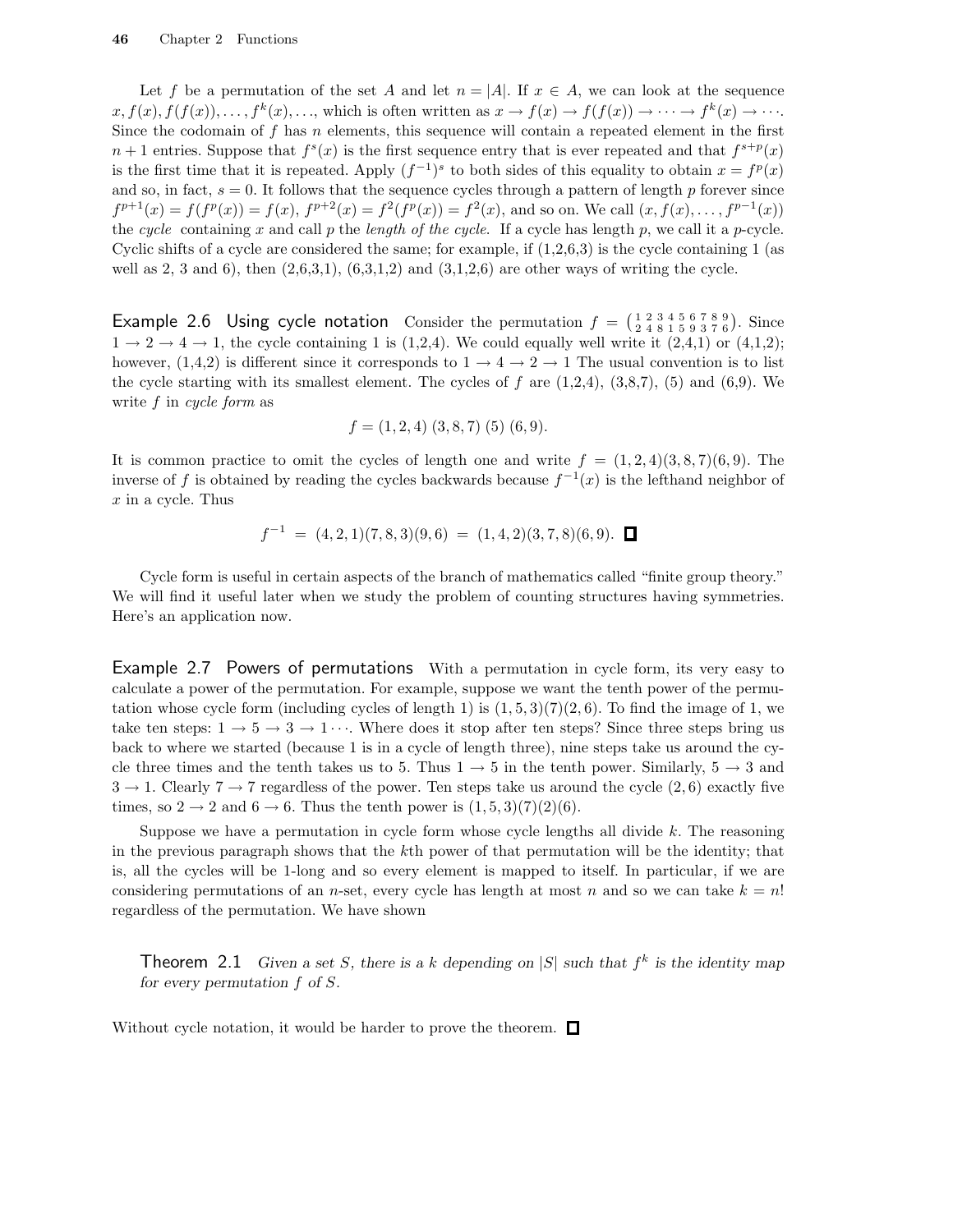Example 2.8 Average cycle information What is the average number of elements fixed by a random permutation? More generally, what is the average number that belong to cycles of length k? What is the average number of cycles in a random permutation? We'll see that these questions are easy to answer.

Make the n! permutations of  $\{1, 2, \ldots, n\}$  into a probability space by giving each permutation probability  $1/n!$ —the uniform distribution. We want to define random variables  $X_i$ , one for each element of <u>n</u> such that their sum is the number of elements in k-cycles. Then  $\mathbf{E}(X_1 + \cdots + X_n)$  is the average number of elements that belong to k-cycles. Let

$$
X_i = \begin{cases} 1, & \text{if } i \text{ belongs to a } k\text{-cycle,} \\ 0, & \text{otherwise.} \end{cases}
$$

Note that  $\mathbf{E}(X_i)$  is the same for all i. By properties of expectation

$$
\mathbf{E}(X_1 + \cdots + X_n) = \mathbf{E}(X_1) + \cdots + \mathbf{E}(X_n) = n \mathbf{E}(X_1).
$$

It is shown in Exercise 2.2.2 that there are  $(n-1)!$  permutations with  $X_1 = 1$ . Since each permutation has probability  $1/n!$ ,  $n\mathbf{E}(X_1) = n\frac{(n-1)!}{n!} = 1$ . In other words, on average one element belongs to a k-cycle, regardless of the value of k as long as  $1 \leq k \leq n$ .

We now consider the average number of cycles in a permutation. To do this we want to define random variables, one for each element of  $\underline{n}$ , such that their sum is the number of cycles. Let

$$
Y_i = \frac{1}{\text{length of the cycle containing } i}.
$$

Since each element of a k-cycle contributes  $1/k$  to the sum  $Y_1 + \cdots + Y_n$ , all k elements in the cycle contribute a total of 1. Thus  $Y_1 + \cdots + Y_n$  is the number of cycles in the permutation. We have

$$
\mathbf{E}(Y_1 + \dots + Y_n) = \mathbf{E}(Y_1) + \dots + \mathbf{E}(Y_n) = n \mathbf{E}(Y_1)
$$
  
=  $n \sum_{k=1}^n \Pr(1 \text{ is in a } k \text{-cycle}) \frac{1}{k}$  by definition of **E**  
=  $n \sum_{k=1}^n \frac{1}{n} \frac{1}{k}$  by Exercise 2.2.2  
=  $\sum_{k=1}^n \frac{1}{k}$ .

The last sum is approximately  $\ln n$  because the sum is approximately  $1 + \int_1^n \frac{dx}{x} = 1 + \ln n$ .

\*Example 2.9 Involutions An *involution* is a permutation which is equal to its inverse. Since  $f(x) = f^{-1}(x)$ , we have  $f^{2}(x) = f(f^{-1}(x)) = x$ . Thus involutions are those permutations which have all their cycles of lengths one and two. How many involutions are there on n?

Let's count the involutions with exactly k 2-cycles and use the Rule of Sum to add up the results. We can build such an involution as follows:

- Select  $2k$  elements for the 2-cycles AND
- partition these  $2k$  elements into k blocks that are all of size 2 AND
- put the remaining  $n 2k$  elements into 1-cycles.

Since there is just one 2-cycle on two given elements, we can interpret each block as 2-cycle. This specifies f. The number of ways to carry out the first step is  $\binom{n}{2k}$ . The next step is trickier. A first guess might be simply the multinomial coefficient  $\binom{2k}{2,\dots,2} = (2k)!/2^k$ . This leads to the dilemma of the poker hand with two pairs (Example 1.16): We're assuming an ordering on the pairs even though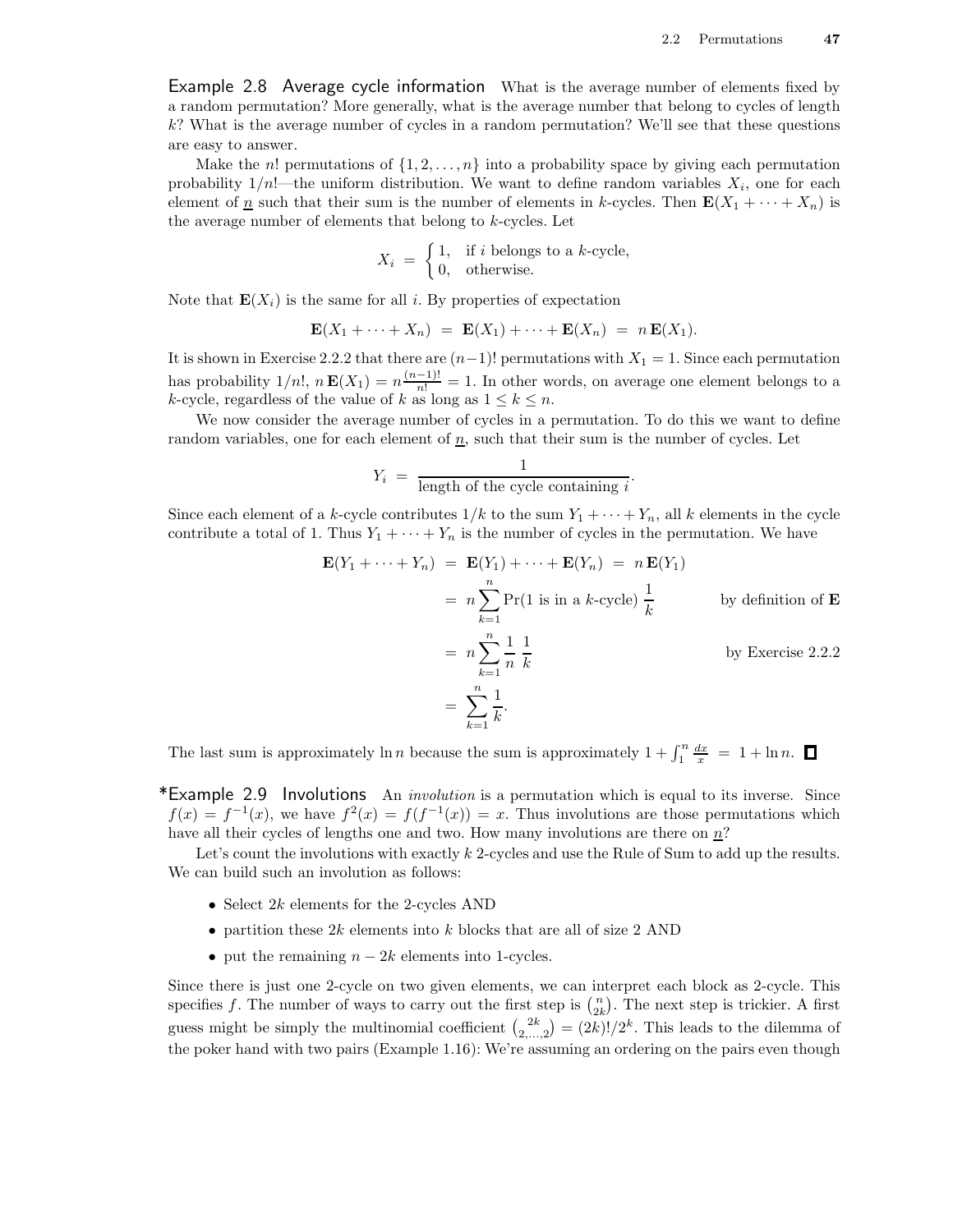they don't have one. For example, with  $k = 3$  and the set  $\underline{6}$ , there are just 15 possible partitions as follows.

| $\{\{1,2\},\{3,4\},\{5,6\}\}\$ | $\{\{1,2\},\{3,5\},\{4,6\}\}\$ | $\{\{1,2\},\{3,6\},\{4,5\}\}\$ |
|--------------------------------|--------------------------------|--------------------------------|
| $\{\{1,3\},\{2,4\},\{5,6\}\}\$ | $\{\{1,3\},\{2,5\},\{4,6\}\}\$ | $\{\{1,3\},\{2,6\},\{4,5\}\}\$ |
| $\{\{1,4\},\{2,3\},\{5,6\}\}\$ | $\{\{1,4\},\{2,5\},\{3,6\}\}\$ | $\{\{1,4\},\{2,6\},\{3,5\}\}\$ |
| $\{\{1,5\},\{2,3\},\{4,6\}\}\$ | $\{\{1,5\},\{2,4\},\{3,6\}\}\$ | $\{\{1,5\},\{2,6\},\{3,4\}\}\$ |
| $\{\{1,6\},\{2,3\},\{4,5\}\}\$ | $\{\{1,6\},\{2,4\},\{3,5\}\}\$ | $\{\{1,6\},\{2,5\},\{3,4\}\}\$ |
|                                |                                |                                |

This is smaller than  $\binom{6}{2,2,2} = 6!/2!2!2! = 90$  because all 3! ways to order the three blocks in each partition are counted differently. This is because we've chosen a first, second and third block instead of simply dividing  $6$  into three blocks of size two.

How can we solve the dilemma? Actually, the discussion of what went wrong contains the key to the solution: The multinomial coefficient counts ordered collections of k blocks and we want unordered collections. Since the blocks in a partition are all distinct, there are k! ways to order the blocks and so the multinomial coefficient counts each unordered collection  $k!$  times. Thus we must simply divide the multinomial coefficient by  $k!$ .

If this dividing by k! bothers you, try looking at it this way. Let  $f(k)$  be the number of ways to carry out Step 2. Since the  $k$  blocks can be permuted in  $k!$  ways, the Rule of Product tells us that there are  $f(k)$  k! ways to select k ordered blocks of 2 elements each. Thus  $f(k)$  k! =  $\binom{2k}{2,\dots,2}$ .

Since there is just one way to carry out Step 3, the Rule of Product tells us that the number of involutions is

$$
\binom{n}{2k} \frac{1}{k!} \binom{2k}{2, \ldots, 2} = \frac{n!}{(2k)!(n-2k)!} \frac{1}{k!} \frac{(2k)!}{(2!)^k}.
$$

Simplifying and using the Rule of Sum to combine the various possible values of  $k$ , we obtain

**Theorem 2.2** The number of involutions of  $\underline{n}$  is

$$
\sum_{k=0}^{\lfloor n/2 \rfloor} \frac{n!}{(n-2k)! 2^k k!}.
$$

The notation  $\lfloor x \rfloor$  stands for the *largest integer* in x; that is, the largest integer  $m \leq x$ . It is also called the *floor* of x.  $\Box$ 

\*Example 2.10 Permutation matrices and parity This example assumes some familiarity with matrices and determinants.

Suppose f and g are permutations of  $\underline{n}$ . We can define an  $n \times n$  matrix F to consist of zeroes except that the  $(i, j)$ th entry,  $F_{i,j}$ , equals one whenever  $f(j) = i$ . Define G similarly. Then

$$
(FG)_{i,j} = \sum_{k=1}^{n} F_{i,k} G_{k,j} = F_{i,g(j)},
$$

since  $G_{k,j} = 0$  except when  $g(j) = k$ . By the definition of F, this entry of F is zero unless  $f(g(j)) = i$ . Thus  $(FG)_{i,j}$  is zero unless  $(fg)(j) = i$ , in which case it is one. We have proven that FG corresponds to  $fg$ . In other words:

Composition of permutations corresponds to multiplication of matrices.

It is also easy to prove that  $f^{-1}$  corresponds to  $F^{-1}$ . For example, the permutations  $f = (1,3,2)(4)$ and  $g = (1, 2, 3, 4)$ , written in cycle form, correspond to

$$
F = \begin{pmatrix} 0 & 1 & 0 & 0 \\ 0 & 0 & 1 & 0 \\ 1 & 0 & 0 & 0 \\ 0 & 0 & 0 & 1 \end{pmatrix} \text{ and } G = \begin{pmatrix} 0 & 0 & 0 & 1 \\ 1 & 0 & 0 & 0 \\ 0 & 1 & 0 & 0 \\ 0 & 0 & 1 & 0 \end{pmatrix} \text{ while } FG = \begin{pmatrix} 1 & 0 & 0 & 0 \\ 0 & 1 & 0 & 0 \\ 0 & 0 & 0 & 1 \\ 0 & 0 & 1 & 0 \end{pmatrix},
$$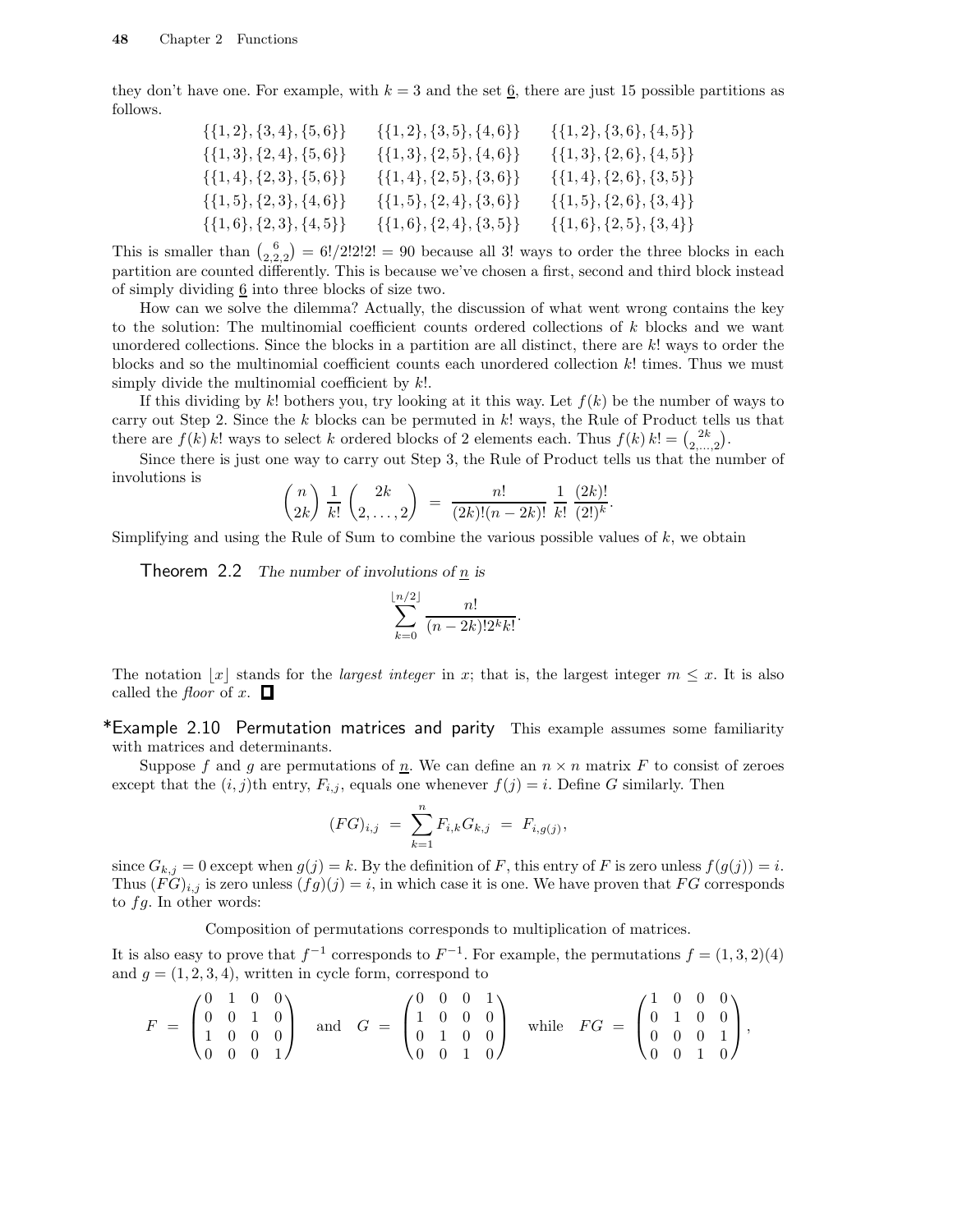which corresponds to the cycle form  $(1)(2)(3, 4)$ , which equals fg.

Using this correspondence, we can prove things such as  $(fg)^{-1} = g^{-1}f^{-1}$  and  $(f^k)^{-1} = (f^{-1})^k$ by noting that they are true for matrices  $F$  and  $G$ .

Note that, since the matrix  $F$  contains exactly one 1 in each row and column, its determinant is either  $+1$  or  $-1$ .

Definition 2.4 Parity of a permutation If the matrix  $F$  corresponds to the permutation f, we call det F the **parity** of f and write it  $\chi(f)$ . If  $\chi(f) = +1$ , we say f is **even** and, if  $\chi(f) = -1$ , we say that f is **odd**.

The rest of this example is devoted to proving:

Theorem 2.3 Properties of parity Suppose f and g are permutations of  $\underline{n}$ . The following are true.

- (a)  $\chi(fq) = \chi(f) \chi(q)$ .
- (b) If g is f with the elements of <u>n</u> relabeled, then  $\chi(f) = \chi(g)$ .
- (c) If f is written a product of (not necessarily disjoint) cycles, then  $\chi(f) = (-1)^k$ , where k is the number of cycles in the product that have even length. In particular, if  $f$  is written as a product of k 2-cycles, then  $\chi(f) = (-1)^k$ .
- (d) For  $n > 1$ , exactly half the permutations of  $n$  are even and exactly half are odd.

Let  $F$  and  $G$  be the matrices corresponding to  $f$  and  $g$ . Then (a) follows from  $\det(FG) = \det(F) \, \det(G).$ 

In the next paragraph, we'll show that a relabelling can be written  $G = P<sup>t</sup>FP$  where P is permutation matrix and  $P<sup>t</sup>$  is the transpose of P. Take determinants:

$$
\chi(g) = \det G = \det (P^t F P) = \det P^t \det F \det P.
$$

Now det  $P^t = \det P$  for any matrix P and  $(\det P)^2 = \det P$  since the determinant of a permutation matrix is +1 or −1. Thus we have  $\chi(q) = \det F = \chi(f)$ .

We must prove the relabeling claim. To relabel, we must permute the columns of  $F$  in some fashion and permute the rows of  $F$  in the same way. You should convince yourself that multiplying a matrix M by a permutation matrix P gives a matrix  $MP$  in which the columns of M have been permuted. Permuting the rows of F is the same as permuting the columns of  $F<sup>t</sup>$ , except that the resulting matrix is transposed. Thus  $(F<sup>t</sup>P)<sup>t</sup>$  permutes the rows of F and so the rows and columns are permuted by  $(F^t P)^t P = P^t F P$ .

If  $f = c_1 \cdots c_k$ , then  $\chi(f) = \chi(c_1) \cdots \chi(c_k)$ . Thus (c) follows if we know the parity of a single cycle c. With appropriate relabeling, the matrix corresponding to an m-cycle c is the  $m \times m$  matrix

|  |  |  | $\begin{array}{cccccc} 0 & 1 & 0 & 0 & \cdots \\ 0 & 0 & 1 & 0 & \cdots \\ 0 & 0 & 0 & 1 & \cdots \end{array}$                                           |  |
|--|--|--|----------------------------------------------------------------------------------------------------------------------------------------------------------|--|
|  |  |  | $\begin{array}{cccccc} & 0 & 0 & & & \\ & \vdots & \vdots & \vdots & \vdots & \\ & & 0 & 0 & \cdots & \\ & & & 0 & & \\ \end{array}$<br>. <del>.</del> 1 |  |
|  |  |  |                                                                                                                                                          |  |
|  |  |  |                                                                                                                                                          |  |

Expanding about the first row, we have det  $C_m = -\det C_{m-1}$ . Since  $\det C_2 = -1$ , it follows that det  $C_m = (-1)^{m-1}$ . Thus  $c_m$  is odd if and only if m is even. This completes the proof of (c).

Let  $\mathcal{P}_o$  and  $\mathcal{P}_e$  be the sets of odd and even permutations of  $\underline{n}$ , respectively. Since  $n \geq 2$ , the permutation  $t = (1, 2)$  is among the permutations. Since  $\chi(t) = -1$ , it follows from (c) that  $T_o: f \mapsto tf$  is map from  $\mathcal{P}_o$  to  $\mathcal{P}_e$ . Since  $t^2$  is the identity function,  $T_e: g \mapsto tg$  is the inverse of  $T_o$ . You should be able to see that this implies that  $T_o$  and  $T_e$  are bijections and so  $P_o = P_e$ , proving (d).

For those familiar with group theory, the set of permutations of  $n$  is called the symmetric group on *n* symbols and the subset of even permutations is called the alternating group on *n* symbols.  $\Box$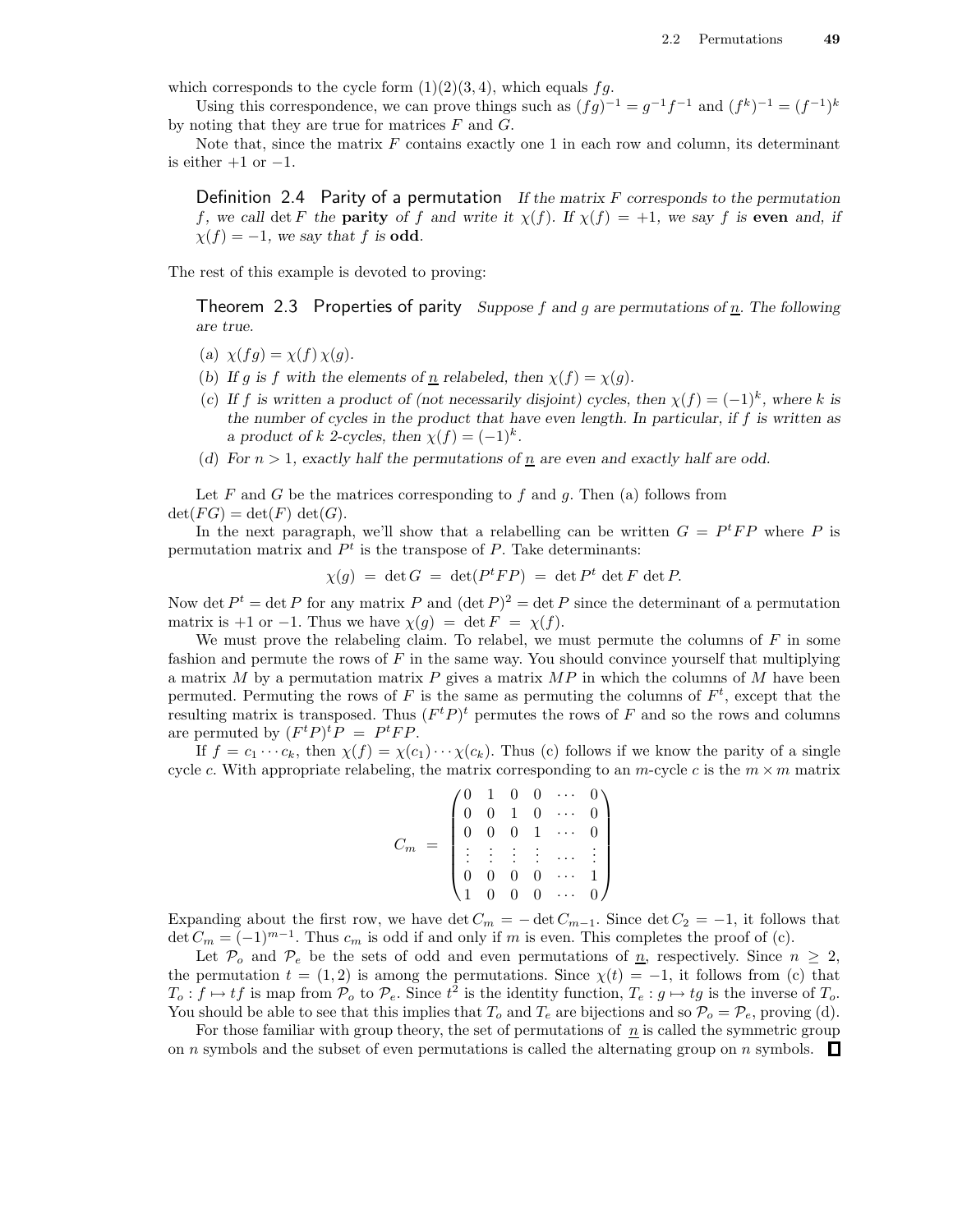#### **Exercises**

- 2.2.1. This exercise lets you check your understanding of cycle form. The answers are given at the end of this problem set. A permutation is given in one-line, two-line or cycle form. Convert it to the other two forms. Give its inverse in all three forms. (The answers are given at the end of this problem set.)
	- (a)  $(1,5,7,8)$   $(2,3)$   $(4)$   $(6)$ .
	- (b)  $\begin{pmatrix} 1 & 2 & 3 & 4 & 5 & 6 & 7 & 8 \\ 8 & 3 & 7 & 2 & 6 & 4 & 5 & 1 \end{pmatrix}$ .
	- (c)  $(5,4,3,2,1)$ , which is in one-line form.
	- (d)  $(5,4,3,2,1)$ , which is in cycle form.
- 2.2.2. Let f be a permutation of  $\underline{n}$ . The cycle of f that contains 1 is called the cycle generated by 1.
	- (a) Prove that the number of permutations in which the cycle generated by 1 has length  $n$  is  $(n-1)!$ .
	- (b) For  $1 \leq k \leq n$ , prove that the number of permutations in which the cycle generated by 1 has length k is  $(n-1)!$ , independent of the value of k. (Remember that a permutation must permute all of n.)
	- (c) Conclude that if  $1 \leq k \leq n$  and a permutation of  $\underline{n}$  is selected uniformly at random, then the probability that 1 belongs to a k-cycle is  $1/n$ , independent of k.
- 2.2.3. A carnival barker has four cups upside down in a row in front of him. He places a pea under the cup in the first position. He quickly interchanges the cups in the first and third positions, then the cups in the first and fourth positions and then the cups in the second and third positions. This entire set of interchanges is done a total of five times. Where is the pea?

Hint. Write one entire set of interchanges as a permutation in cycle form.

- 2.2.4. Let  $P_k(n)$  be the number of permutation of  $\overline{n}$  all of whose cycles have length at most k. Thus  $P_1(n) = 1$  since only the identity permutation has all cycles of length 1. Also,  $P_2(n)$  is the number of involutions. For later convenience, define  $P_k(0) = 1$ .
	- (a) By considering the cycle containing  $n + 1$ , prove that  $P_2(n+1) = P_2(n) + nP_2(n-1)$  for  $n \ge 0$
	- (b) State and prove a similar recursion for P3.
- 2.2.5. A fixed point of a permutation f is an element x of the domain such that  $f(x) = x$ . A derangement is a permutation f with no fixed points; i.e.,  $f(x) \neq x$  for all x.
	- (a) Prove that the probability that a random permutation f of  $\underline{n}$  has  $f(k) = k$  equals  $1/n$ .
	- (b) If we treat the n events  $f(1) \neq 1, \ldots, f(n) \neq n$  as independent, what is the probability that f is a derangement? Conclude that we might expect approximately  $n!/e$  derangements of  $\underline{n}$ . In Example 4.5 (p. 99), you'll see that this heuristic estimate is extremely accurate.
	- (c) Let  $D_n$  be the number of derangements of  $\underline{n}$ . Prove that the number of permutations of  $\underline{n}$  with exactly k fixed points is  $D_{n-k} {n \choose k} \approx \frac{n!}{k! e}$ .
- 2.2.6. Let  $z(n, k)$  be the number of permutations of  $\underline{n}$  having exactly k cycles. These are called the *signless* Stirling numbers of the first kind. Our notation is not standard. The notation  $s(n, k)$  is commonly used both for these and for the Stirling numbers of the first kind, which may differ from them in sign.
	- (a) Prove the recursion

$$
z(n+1,k) = \sum_{i=0}^{n} {n \choose i} i! \ z(n-i,k-1).
$$

- (b) Give initial conditions and the range of  $n$  and  $k$  for which the recursion is valid.
- (c) Construct a table of  $z(n, k)$  for  $n \leq 5$ . Note: You can obtain a partial check on your calculations by using  $\sum_{k\geq 0} z(n,k) = n!$ .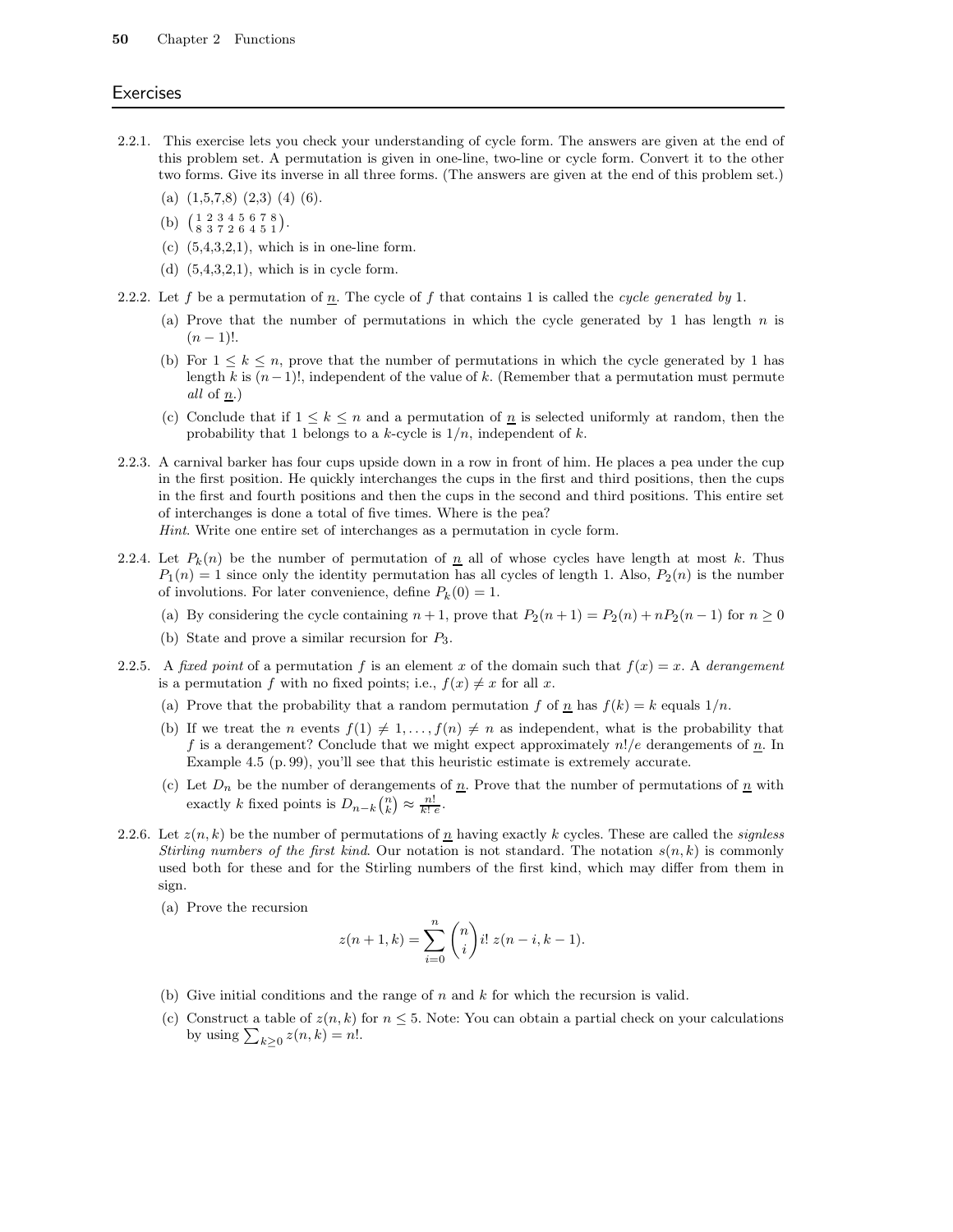- 2.2.7. We want to compute the average of  $|a_1 a_2| + |a_2 a_3| + \cdots + |a_{n-1} a_n|$  over all permutations  $(a_1, \ldots, a_n)$  of  $\underline{n}$ .
	- (a) Show that the average equals

$$
\frac{2}{n} \sum_{i \le i \le j \le n} (j - i).
$$

(b) Show that the answer is  $\frac{n^2-1}{2}$ .

#### Answers

- 2.2.1. (a)  $\begin{pmatrix} 1 & 2 & 3 & 4 & 5 & 6 & 7 & 8 \\ 5 & 3 & 2 & 4 & 7 & 6 & 8 & 1 \end{pmatrix}$  is the two line form and  $(5,3,2,4,7,6,8,1)$  is the one-line form. (We'll omit the two-line form in the future since it is simply the one line form with  $1, 2, \ldots$  placed above it.) The inverse is  $(1,8,7,5)$   $(2,3)$   $(4)$   $(6)$  in cycle form and  $(8,3,2,4,1,6,5,7)$  in one-line form.
	- (b) The cycle form is  $(1,8)$   $(2,3,7,5,6,4)$ . The inverse in cycle form is  $(1,8)$   $(2,4,6,5,7,3)$  and in one-line form is (8,4,2,6,7,5,3,1).
	- (c) The cycle form is  $(1,5)$   $(2,4)$   $(3)$ . The permutation is its own inverse.
	- (d) This is not the standard form for cycle form. Standard form is (1,5,4,3,2). The one-line form is  $(5,1,2,3,4)$ . The inverse is  $(1,2,3,4,5)$  in cycle form and  $(2,3,4,5,1)$  in one line form.

## 2.3 Other Combinatorial Aspects of Functions

#### Monotonic Functions and Unordered Lists

The one-line notation for a function is simply an (ordered) list, so there is a simple correspondence (i.e., bijection) between lists and functions: A k-list from S is a function  $f: \underline{k} \to S$ . If f is an injection, the list has no repeats.

How can we get unordered lists to correspond to functions? (Recall that unordered lists correspond to sets or multisets depending on whether repeats are forbidden or not.) The secret is a two step process. First, think of a unique way to order the list, say  $s_1, s_2, \ldots, s_k$ . Second, interpret the resulting list as a one-line function as done above. In mathematics, people refer to a unique thing (or process or whatever) that has been selected as canonical. Thus one would probably speak of a canonical ordering of the list rather than a unique ordering; however, both terms are correct.

Let's look at a small example. Here's a listing of all  $\binom{5+3-1}{3} = 35$  of the unordered 3-lists with repetition from 5. In the listing, an entry like 2,5,5 stands for the 3-list containing one 2 and two 5's.

|  |  |  | $1,1,1$ $1,1,2$ $1,1,3$ $1,1,4$ $1,1,5$ $1,2,2$ $1,2,3$ $1,2,4$ $1,2,5$ $1,3,3$ $1,3,4$ $1,3,5$ |  |  |  |
|--|--|--|-------------------------------------------------------------------------------------------------|--|--|--|
|  |  |  | $1,4,4$ $1,4,5$ $1,5,5$ $2,2,2$ $2,2,3$ $2,2,4$ $2,2,5$ $2,3,3$ $2,3,4$ $2,3,5$ $2,4,4$ $2,4,5$ |  |  |  |
|  |  |  | 2,5,5 3,3,3 3,3,4 3,3,5 3,4,4 3,4,5 3,5,5 4,4,4 4,4,5 4,5,5 5,5,5                               |  |  |  |

We've simply arranged the elements in each of the 3-lists to be in "nondecreasing order." Let  $b_1, b_2, \ldots, b_k$  be an ordered list. We say the list is in *nondecreasing order* if the values are not decreasing as we move from one element to the next; that is, if  $b_1 \leq b_2 \leq \cdots \leq b_k$ . We say that  $f \in \underline{n^k}$ is a nondecreasing function if its one-line form is nondecreasing; that is,  $f(1) \leq f(2) \leq \cdots \leq f(k)$ . The list of lists we've created is a bijection between (i) the unordered 3-lists with repetition from  $\frac{5}{2}$  and (ii) the nondecreasing functions in  $\frac{5^3}{2}$  written in one-line notation. Thus, 3-multisets of  $\frac{5}{2}$ correspond to nondecreasing functions.

In a similar fashion we say that

the list 
$$
b_1, b_2, ..., b_k
$$
 is in  $\left\{\begin{array}{c} \text{nonincreasing} \\ \text{decreasing} \\ \text{increasing} \end{array}\right\}$  order if  $\left\{\begin{array}{c} b_1 \geq b_2 \geq \cdots \geq b_k; \\ b_1 > b_2 > \cdots > b_k; \\ b_1 < b_2 < \cdots < b_k. \end{array}\right\}$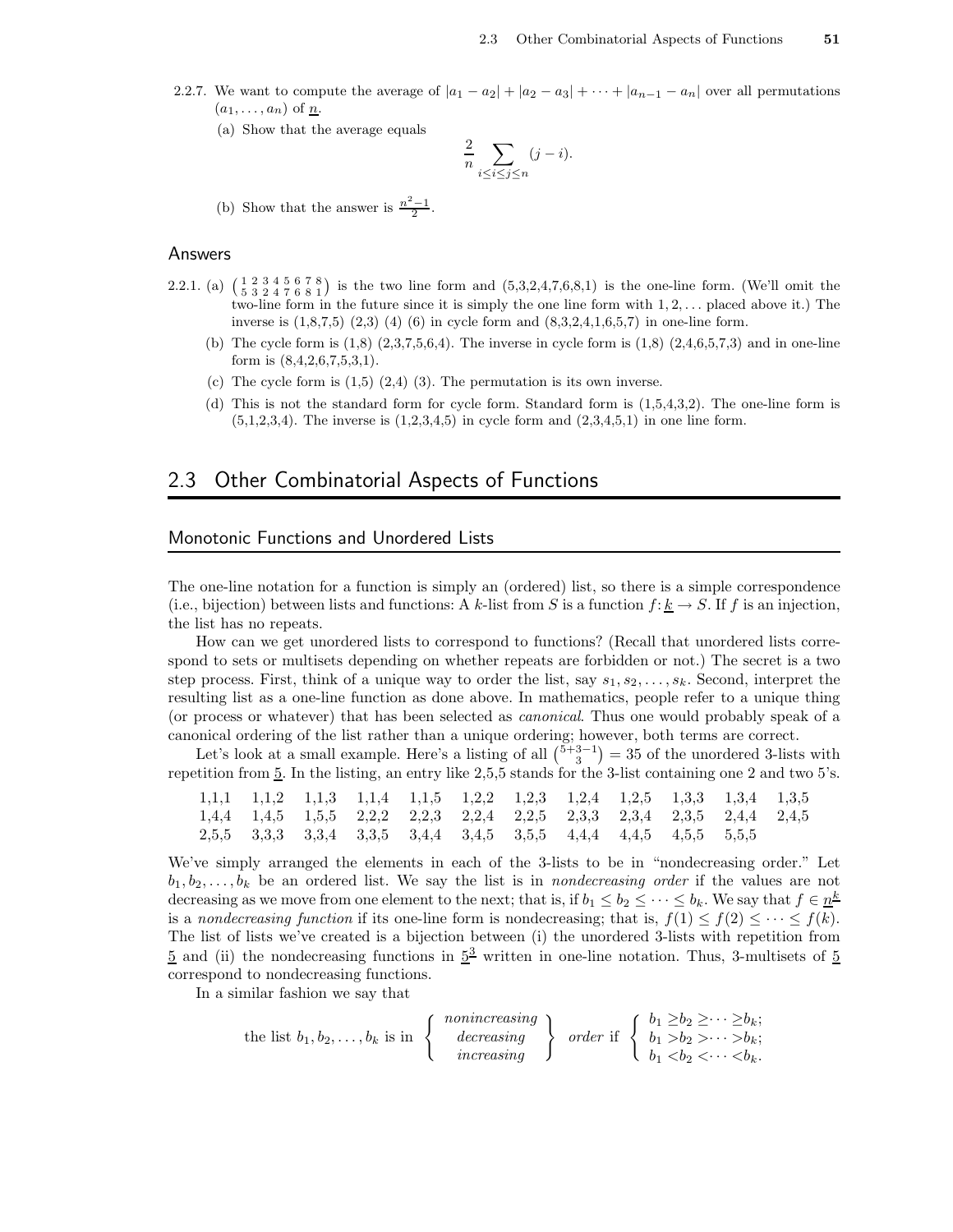Again, this leads to similar terminology for functions. All such functions are also called monotone functions. Some people say "strictly decreasing" when we say "decreasing," and likewise for (strictly) increasing. This is a good practice because it helps avoid confusion, therefore we'll usually do it. Also, people say weakly decreasing instead of nonincreasing, a convention we often adopt.

We can interchange the strings "decreas" and "increas" in the previous paragraphs and read the functions in the list backwards. Do it. In summary:

|  | $nonincreasing = weakly decreasing$               |       | $\int b_1 \geq b_2 \geq \cdots \geq b_k;$ |
|--|---------------------------------------------------|-------|-------------------------------------------|
|  | $\alpha$ decreasing $=$ strictly decreasing       | means | $\int b_1 > b_2 > \cdots > b_k;$          |
|  | $\text{nondecreasing} = \text{weakly increasing}$ |       | $b_1 \leq b_2 \leq \cdots \leq b_k;$      |
|  | $increasing =$ strictly increasing $\bigcup$      |       | $b_1 < b_2 < \cdots < b_k$ .              |

In the bijection we gave from 3-lists to functions, the 3-lists without repetition correspond to the strictly increasing functions. For example, 1,2,3 and 1,3,4 correspond to strictly increasing functions written in one-line notation. Thus 3-subsets of  $5$  correspond to strictly increasing functions. The bijection between 3-subsets of  $\frac{5}{2}$  and strictly decreasing functions is given by

3, 2, 1 4, 2, 1 4, 3, 1 4, 3, 2 5, 2, 1 5, 3, 1 5, 3, 2 5, 4, 1 5, 4, 2 5, 4, 3.

The function  $(4, 3, 1)$  corresponds to the 3-subset  $\{4, 3, 1\} = \{1, 3, 4\}$  of 5.

All these things are special cases of

**Theorem 2.4** There is a bijection between unordered k-lists with repetition made from  $\overline{n}$  and the weakly increasing (resp. weakly decreasing) functions in  $\underline{n}^{\underline{k}}$ . In this correspondence, lists without repetition (i.e., sets) correspond to the strictly increasing (resp. strictly decreasing) functions.

Example 2.11 A bijection between strict and nonstrict functions Let  $m = n + k - 1$ . We will construct a bijection between the weakly decreasing functions in  $\underline{n}^{\underline{k}}$  and the strictly decreasing functions in  $m^{\underline{k}}$ .

Let  $f \in \underline{n}^{\underline{k}}$  be a weakly decreasing function. Define a function g by  $g(i) = f(i) + k - i$ . This is a strictly decreasing function because

$$
g(i) - g(i+1) = (f(i) + k - i) - (f(i+1) + k - (i+1)) = 1 + (f(i) - f(i+1)) \ge 1.
$$

It has the same domain, k, as f, but its codomain is  $n + k - 1 = m$  because  $g(1)$  is  $k - 1$  larger than  $f(1)$  and  $f(1)$  may be as large as n. Let's give this map from weakly decreasing functions in  $n^{\underline{k}}$  to strictly decreasing functions in  $n - k + 1^{\underline{k}}$  the name  $\varphi$ . We will prove that  $\varphi$  is a bijection.

It is easy to see that  $f_1 \neq f_2$  implies that  $\varphi(f_1) \neq \varphi(f_2)$  and so  $\varphi$  is an injection. We claim it is a bijection. To see this, suppose that  $h \in \underline{m^k}$  is strictly decreasing. Define f by  $f(i) = h(i) - (k - i)$ . This is a function in  $n^k$  with  $\varphi(f) = h$ . To complete the proof, we must prove that it is weakly decreasing. We have

$$
f(i) - f(i+1) = (h(i) - h(i+1)) - 1 \ge 1 - 1 = 0.
$$

We can combine our knowledge that  $\varphi$  is a bijection with the Theorem 2.4 to obtain another proof for the formula for the number of k-multisets that can be formed from  $\underline{n}$ . By Theorem 2.4, the number of k-multisets that can be formed from  $n$  is the same as the number of weakly decreasing functions from  $\underline{k}$  to  $\underline{n}$ . By  $\varphi$ , the latter equals the number of strictly decreasing functions from  $\underline{k}$  to  $\underline{m}$ . By the theorem, this equals the number of k-subsets of <u>m</u>. Since this last number is  $\binom{m}{k} = \binom{n+k-1}{k}$ , there are that many k-multisets that can be formed from  $\underline{n}$ . This is very similar to a proof that was given after Theorem 1.8 (p. 37).  $\Box$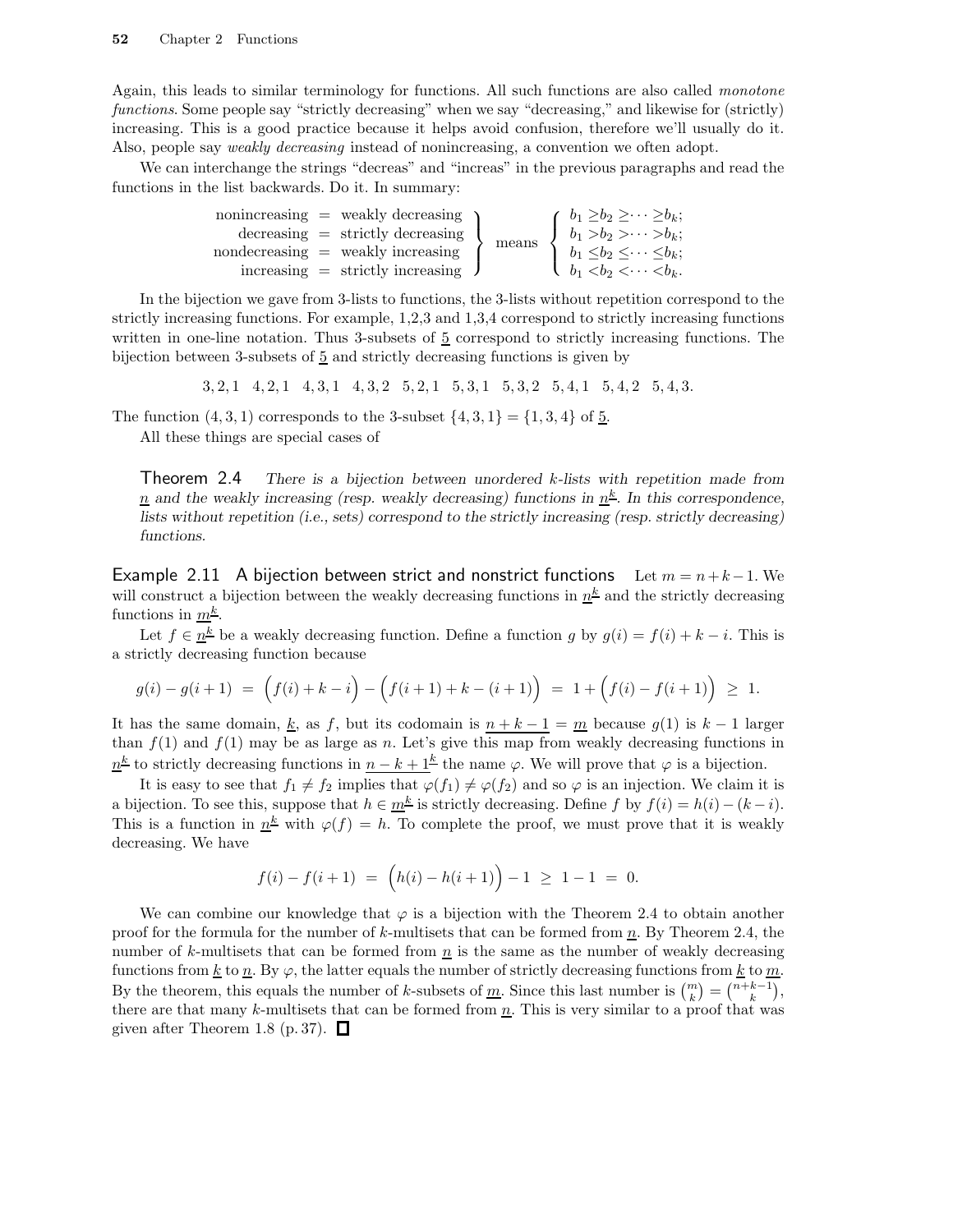Example 2.12 Unimodal sequences A sequence that is first weakly increasing and then weakly decreasing is sometimes called unimodal (a term which is not strictly correct). The weakly increasing or weakly decreasing part may be empty. Here are some examples of unimodal sequences:

$$
1, 3, 3, 4, 2 \qquad 1, 1, 1, 1 \qquad 1, 3, 5, 5, 4, 2, 2 \qquad 1, 2, 3, 2, 1.
$$

A variety of counting questions can be asked about unimodal sequences. Generally they can all be handled by the following method:

1. Imagine breaking the sequence into three pieces:

$$
\underbrace{a_1 \le a_2 \le \cdots \le a_{k-1}}_{k-1 \text{ items}} < a_k \ge \underbrace{a_{k+1} \ge a_{k+2} \cdots \ge a_{\ell}}_{\ell-k \text{ items}},
$$

where  $a_k$  is the first occurrence of the largest element in the sequence.

- 2. Obtain a formula for the number of such sequences based on the value of  $a_k$  and, possibly, on the values of k and  $\ell$ .
- 3. Sum the result of the previous step.

We'll do a couple of examples.

How many monotonic sequences are there in which the inequalities are all strict and the elements lie in  $n$ ? Suppose the largest element is t. The sequence elements preceding t must be a strict monotonic sequence with all elements in  $t - 1$ . Since such sequences correspond to subsets of  $t - 1$ there are  $2^{t-1}$  choices for such a sequence. Similarly, there are  $2^{t-1}$  choices for the elements after t. Thus there are  $(2^{t-1})^2$  strict monotonic sequences of positive integers with largest element t. Hence the answer to the original question is

$$
\sum_{t=1}^{n} (2^{t-1})^2 = 1 + 4 + 16 + \dots + 4^{n-1} = \frac{1-4^n}{1-4} = \frac{4^n-1}{3}.
$$

How many weakly monotonic sequences of length  $\ell$  are there whose elements lie in  $\underline{n}$ ? Let  $a_k = t$ .

- The weakly increasing sequence preceding  $a_k$  corresponds to a  $(k-1)$ -multiset formed from  $t-1$ . There are  $\binom{t+k-3}{k-1}$  of them. We have to be careful here because of the case  $t = 1$ .
- It turns out to be easier to treat the case  $t = 1$  separately. There is only one weakly monotonic sequence of length  $\ell$  with largest term 1, namely the sequence of all ones.
- The weakly decreasing sequence following  $a_k$  corresponds to a  $(\ell k)$ -multiset formed from t. There are  $\binom{\ell+t-k-1}{\ell-k}$  of them.

Thus the number of weakly monotonic sequences of length  $\ell$  whose elements lie in  $\underline{n}$  is

$$
1 + \sum_{t=2}^{n} \sum_{k=1}^{\ell} {t+k-3 \choose k-1} { \ell + t-k-1 \choose \ell-k }.\quad \blacksquare
$$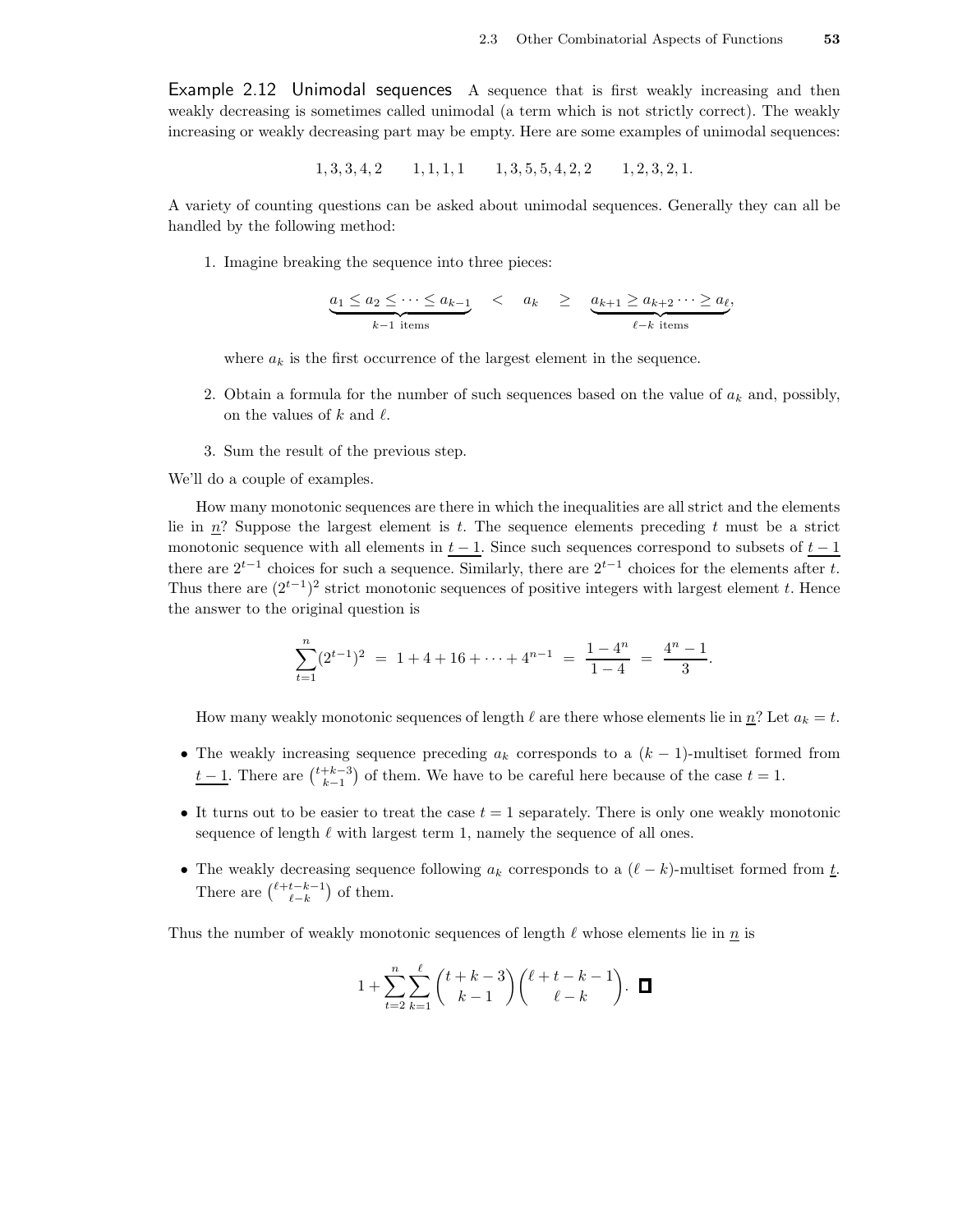#### Image and Coimage

Again, let  $f: A \to B$  be a function. The *image* of f is the set of values f actually takes on: Image(f) = { $f(a) | a \in A$ }. The definition of a surjection can be rewritten Image(f) = B.\*

For each  $b \in B$ , the *inverse image* of b, written  $f^{-1}(b)$  is the set of those elements in A whose image is b; i.e.,

$$
f^{-1}(b) = \{ a \mid a \in A \text{ and } f(a) = b \}.
$$

This extends our earlier definition of  $f^{-1}$  from bijections to all functions; however, such an  $f^{-1}$  can't be thought of as a function from B to A unless f is a bijection because it will not give a unique  $a \in A$ for each  $b \in B$ . (There is a slight abuse of notation here: If  $f: A \to B$  is a bijection, our new notation is  $f^{-1}(b) = \{a\}$  and our old notation is  $f^{-1}(b) = a$ .)

The collection of nonempty inverse images of elements of  $B$  is called the *coimage* of  $f$ .

We claim that the coimage of f is the partition of A whose blocks are the maximal subsets of A on which f is constant. For example, if  $f \in \{a, b, c\}^{\frac{5}{2}}$  is given in one-line form as  $(a, c, a, a, c)$ , then

$$
Coimage(f) = \{f^{-1}(a), f^{-1}(c)\} = \{\{1, 3, 4\}, \{2, 5\}\},\
$$

f is a on  $\{1,3,4\}$  and is c on  $\{2,5\}$ .

We now prove the claim. If  $x \in A$ , let  $y = f(x)$ . Then  $x \in f^{-1}(y)$  and so the union of the nonempty inverse images contains A. Clearly it does not contain anything which is not in A. If  $y_1 \neq y_2$ , then we cannot have  $x \in f^{-1}(y_1)$  and  $x \in f^{-1}(y_2)$  because this would imply  $f(x) = y_1$  and  $f(x) = y_2$ , a contradiction. Thus Coimage(f) is a partition of A. Clearly  $x_1$  and  $x_2$  belong to the same block if and only if  $f(x_1) = f(x_2)$ . Hence a block is a maximal set on which f is constant.

Example 2.13 Blocks and Stirling numbers How many functions in  $B^A$  have a coimage with exactly k blocks?

This means that the coimage is a partition of A having exactly k blocks. Recall that  $S(n, k)$ , a Stirling number of the second kind, denotes the number of partitions of an  $n$ -set into  $k$  blocks. (See Example 1.27 (p. 34).) There are  $S(|A|, k)$  ways to choose the blocks of the coimage. The partition of A does not fully specify a function  $f \in B^A$ . To complete the specification, we must specify the image of the elements in each block, in other words, an injection from the set of blocks to B. This is an ordered selection of size k without replacement from B. There are  $|B|!/(|B|-k)!$  such injections, independent of which  $k$  block partition of  $A$  we are considering. By the Rule of Product, there are  $S(|A|, k)(|B|!/(|B| - k)!)$  functions  $f \in B^A$  with  $| \text{Coimage}(f) | = k$ .

We can describe the image and coimage of a function by the arrow pictures introduced at the end of Example 2.4. Image(f) is the set of those  $b \in B$  which appear as labels of arrowheads. A block in Coimage( $f$ ) is the set of labels on the tails of those arrows that all have their heads pointing to the same value; for example, the block of Coimage(f) arising from  $b \in \text{Image}(f)$  is the set of labels on the tails of those arrows pointing to b.

<sup>\*</sup> The image is also called the range. Unfortunately, the codomain is also sometimes called the range.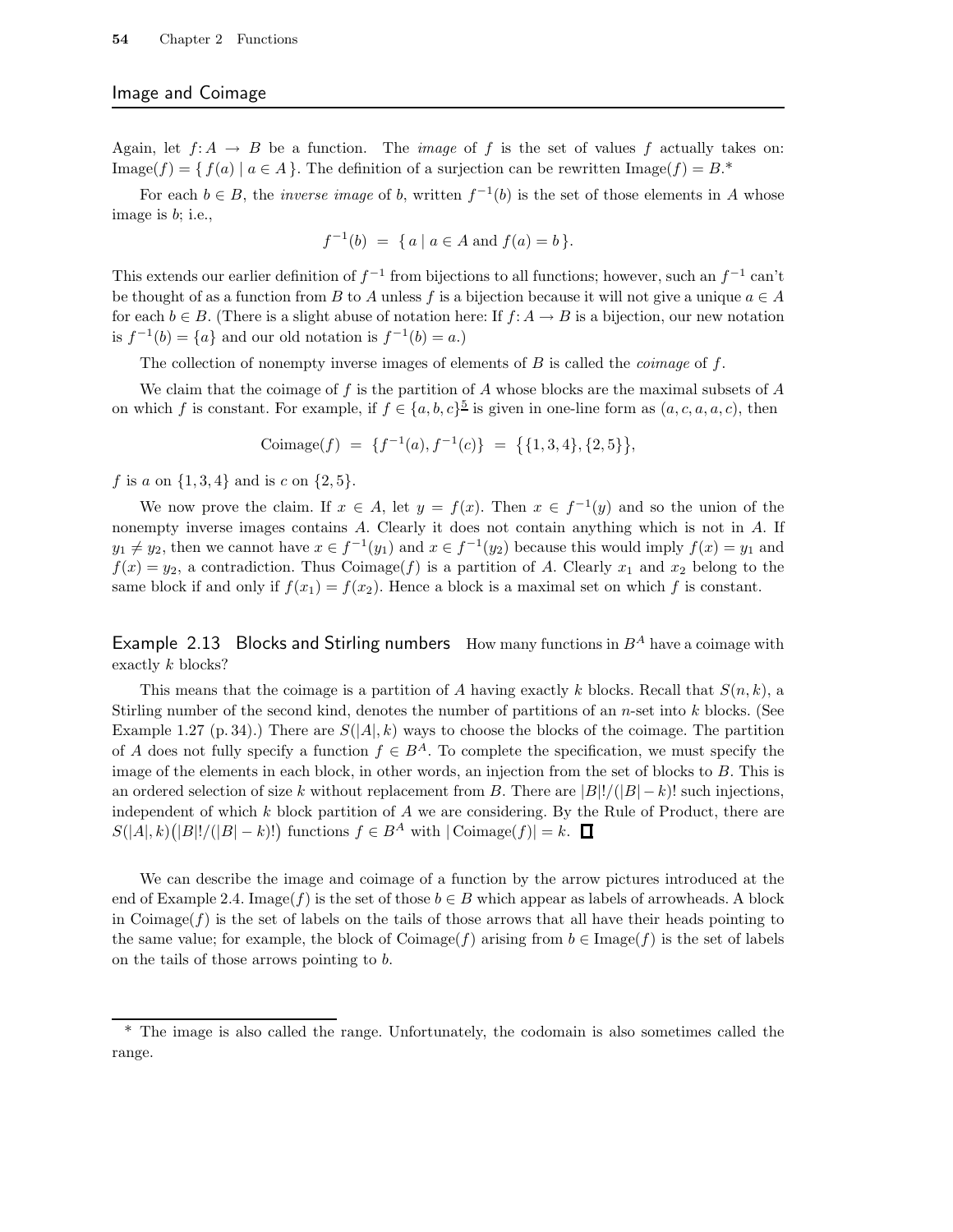Example 2.14 Blocks of given sizes Let  $\vec{b}$  be a vector of nonnegative integers such that  $\sum_{k\geq 1} kb_k = n$ , and let  $B(n,\vec{b})$  be the number of partitions of  $\underline{n}$  having exactly  $b_k$  blocks of size k. We call  $\vec{b}$  the type of a partition and so  $B(n,\vec{b})$  is the number of partitions of type  $\vec{b}$ .

Consider the possible coimages of functions  $f: n \to m$ . Since the coimage is a partition of n, we can talk about the type of the coimage, too. There is a restriction: Since the coimage can't have more blocks than the size of the codomain,  $b_1 + 2b_2 + \cdots \leq m$ .

We want to compute  $B(n,b)$ . To do this, we first partition  $n$  into ordered blocks where there are  $kb_k$  elements in block k for each k. Next, for each k, we partition block k into  $b_k$  blocks each of size  $k$ . For the first step, all we need is a multinomial coefficient since that step is precisely the multinomial coefficient setup. The second step would also be a multinomial coefficient setup if we had put the blocks of size k in an ordered list. Since there are  $b_k!$  ways to order the  $b_k$  blocks of size k, we need to divide that multinomial coefficient by  $b_k$ !. This gives us

$$
B(n, \vec{b}) = {n \choose b_1, 2b_2, 3b_3, \ldots} \prod_{b_k \neq 0} \frac{1}{b_k!} {k b_k \choose \underbrace{k, k, \ldots, k}_{b_k \text{ copies of } k}} = \frac{n!}{\prod_{b_k \neq 0} b_k! (k!)^{b_k}}. \quad \Box
$$

#### The Pigeonhole Principle

The Pigeonhole Principle is a method for obtaining statements of the form

If 
$$
n \geq g(d)
$$
, then  $\mathcal{A}(n, d)$ ,

where  $A$  is a statement and g is some function depending on  $A$ . For example, we'll see that, if  $n \geq d^2 + 1$ , then any sequence of n distinct numbers contains a monotonic subsequence of length d. (What follows "then" is  $\mathcal{A}(n, d)$ .)

Here is a statement of the principle in two forms.

Theorem 2.5 Pigeonhole Principle Function form: Suppose A and B are sets with  $|A| > |B|$ , then for every function  $f : A \to B$  there is a  $b \in B$  with  $|f^{-1}(b)| > 1$ . Partition form: Suppose  $P$  is a partition of the set A into less than |A| blocks. Then some block contains more than one element of A.

You should be able to prove this theorem. In fact, it is so simple we should probably not even call it a theorem. To see why the two forms of the theorem are equivalent, first suppose  $f : A \to B$ . Let P be the coimage of f. It must have at most  $|B| < |A|$  blocks. Conversely suppose P is a partition of A. Number the blocks in some fashion from 1 to  $|\mathcal{P}|$ . Let  $B = \{1, \ldots, |\mathcal{P}|\}$  and define  $f : A \to B$ by letting  $f(a)$  be the number of the block that contains A.

Where did the rather strange name "Pigeonhole Principle" come from? Old style desks often had what looked like a stacked array of boxes that were open in the front. These boxes were usually used to hold various letters and folded or rolled papers. The boxes were called pigeon holes because of their resemblance to nesting boxes in pigeon coops. If  $|A|$  letters are placed in  $|B|$  pigeonholes in a desk and  $|A| > |B|$ , then at least one pigeonhole contains at least two documents.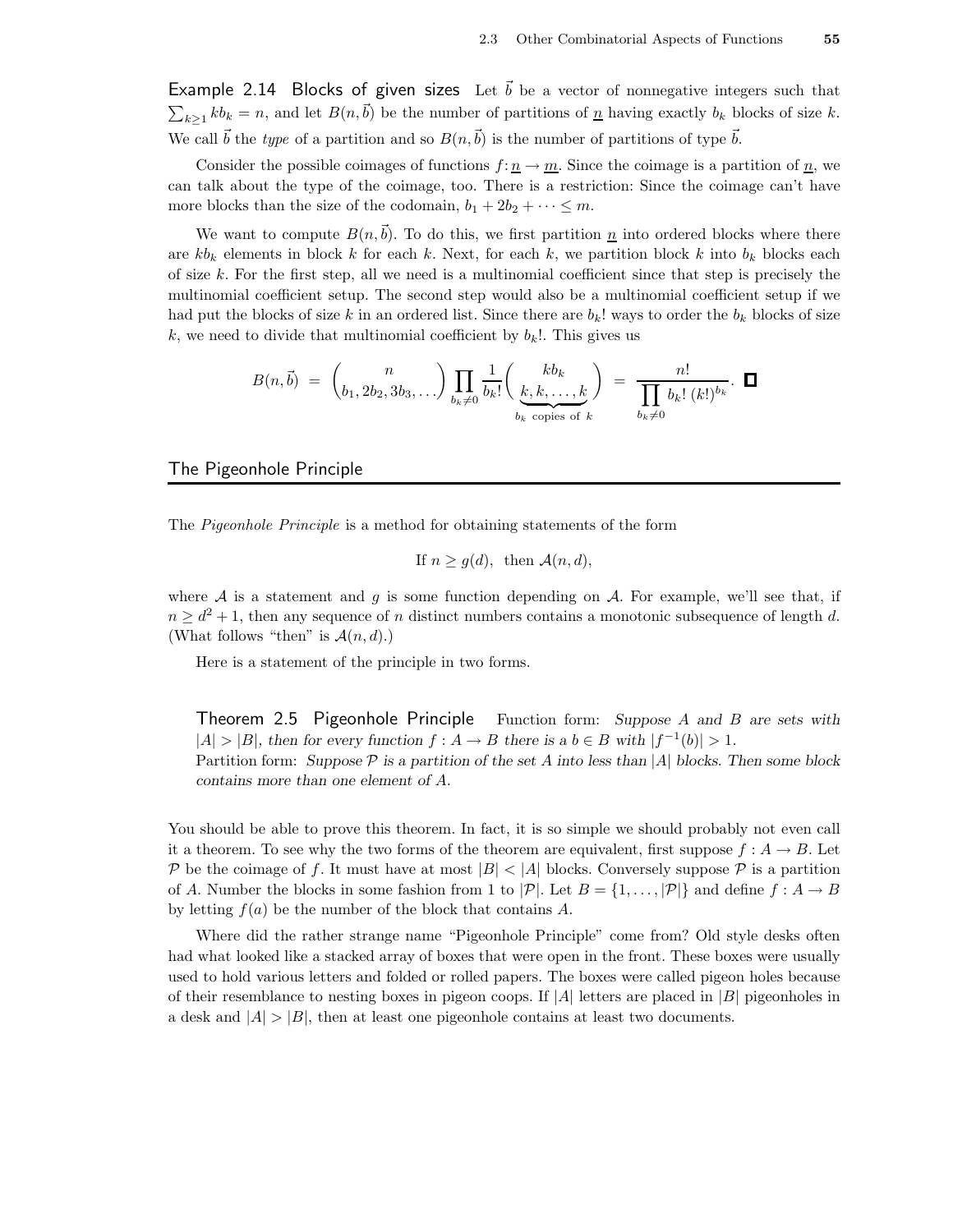**Example 2.15 Subset sums** Given a set P of integers, let  $\sum P$  be the sum of the elements of P. We say that a set S of positive integers has the two-sum property if there are subsets  $P$  and  $Q$ of S with  $P \neq Q$  and  $\sum P = \sum Q$ . Not all sets have the two-sum property. For example,  $\{1, 2, 4, 8\}$ does not, but  $\{1, 2, 4, 5\}$  has the two-sum property—take  $P = \{1, 4\}$  and  $Q = \{5\}$ . The set  $S = \{1, 2, 4, 8\}$  fails because its elements grow too rapidly. Can we put some condition on  $|S|$  and max S, the largest element of S, so that S must have the two sum property? Since n can't be too large, we might expect a statement of the form

If 
$$
|S| \ge k
$$
 and  $\max S \le h(k)$ , then S has the two-sum property.

If a subset of S has the two-sum property, then so does S. Hence it suffices to prove  $(2.1)$  when  $|S| = k$  since any S with  $|S| > k$  can replaced by a subset S' of size k. Thus (2.1) is equivalent to

If 
$$
|S| = k
$$
 and  $\max S \le h(k)$ , then S has the two-sum property.

Since we want to look for repeated values of subset sums, our function  $f$  will map subsets to their sums. Thus  $A = 2^S$ , the subsets of S, and  $f : A \to \{0, 1, \ldots, \sum S\}$  is defined by  $f(P) = \sum P$ .

To apply the pigeonhole principle we need the cardinality of the domain and codomain of  $f$ . We have  $|A| = 2^{|S|} = 2^k$ . Since  $B = \{0, 1, \ldots, \sum S\}$ , we have  $|B| = \sum S + 1$ . For the Pigeonhole Principle, we need  $2^k > \sum S + 1$ . To get this, we need an upper bound for  $\sum S$ . Let max  $S = n$  and notice that

$$
\sum S \leq \underbrace{n + (n-1) + (n-2) + \cdots + (n-k+1)}_{k \text{ terms}} \leq nk.
$$

Thus it suffices to have  $2^k \geq nk+1$ . This is easily solved to get an inequality for n. Recalling that  $n = \max S$  and  $k = |S|$ , we have proved that any set S of positive integers has the two-sum property if

$$
\max S \ \leq \ \frac{2^{|S|} - 1}{|S|} . \ \ \blacksquare
$$

Example 2.16 Monotonic subsequences We will prove

Theorem 2.6 Given a sequence of more than mn distinct numbers, there must be either a subsequence of  $n + 1$  decreasing numbers or a subsequence of  $m + 1$  increasing numbers.

A subsequence need not be consecutive; for example, 1,2,3 is a subsequence of 7,1,6,4,2,4,3.

The theorem is best possible because the following sequence contains  $nm$  numbers, the longest decreasing subsequence has length  $n$  and the longest increasing subsequence has length  $m$ .

$$
n, (n-1), ..., 1, 2n, (2n-1), ..., n+1, 3n, (3n-1), ..., 2n+1, ..., mn, (mn-1), ..., (m-1)n+1.
$$

How can we prove the theorem? Here is a fairly natural approach which turns out to be incorrect. We could try to "grow" sequences as follows. Let  $a_1, \ldots, a_\ell$  be the given sequence. Then  $a_\ell$  is both an increasing and a decreasing sequence starting at  $\ell$ . We back up from  $\ell$  one step at a time until we reach 1. Suppose we have decreasing and increasing sequences starting at t. If  $a_{t-1} < a_t$ , we can put  $a_{t-1}$  at the front of our increasing sequence and increase its length by one. If  $a_{t-1} > a_t$  we can put  $a_{t-1}$  at the front of our decreasing sequence and increase its length by one. Each step increases one length or the other by 1. Thus, when we reach  $a_1$ , the sum of the lengths is the initial sum plus the number of steps:  $2 + (\ell - 1) = \ell + 1$ . Thus, if  $\ell \geq m + n$ , we have either an increasing subsequence longer than m or a decreasing one longer than n. This can't be right—it's better than the claim in the theorem and (2.2) tells us that's best possible. Can you see what is wrong?

∗ ∗ ∗ Stop and think about this! ∗ ∗ ∗

We must compare  $a_{t-1}$  with the starts of the increasing and decreasing subsequences that we've built so far and, when  $t < \ell$  only one of these subsequences begins with  $a_t$ .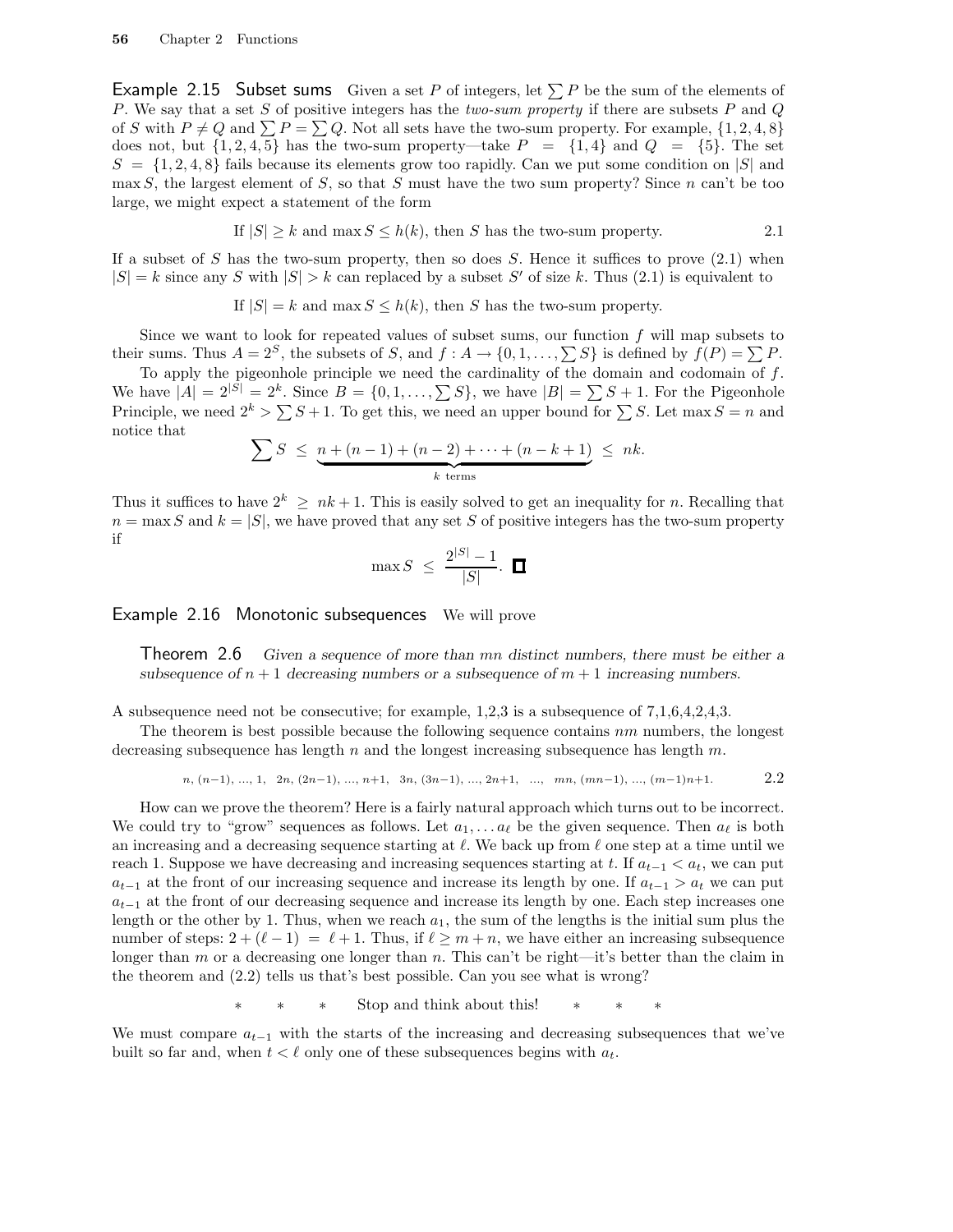Can we salvage anything from what we did? Suppose no decreasing subsequence is longer than n and no increasing subsequence is longer than m. Let  $I_t$  be the length of the longest increasing subsequence that starts with  $a_t$  and let  $D_t$  be the length of the longest decreasing subsequence that starts with  $a_t$ . Define a map  $f : \underline{\ell} \to \underline{m} \times \underline{n}$  by  $f(t) = (I_t, D_t)$ . We'll show that f is an injection. By the Pigeonhole Principle, we cannot have  $|A| > |B|$ . In other words  $\ell \leq m \times n$ . The contrapositive is the theorem because it says that if  $\ell > m \times n$ , then it is not true that both (a) no increasing subsequence exceeds m and (b) no decreasing subsequence exceeds n. In other words, if  $\ell > m \times n$ , there is either an increasing subsequence longer than  $m$  or a decreasing subsequence longer than  $n$ .

It remains to show that f is an injection. Suppose  $i < j$ . You should be able to see that

If  $a_i < a_j$ , we have  $I_i > I_j$ .

If 
$$
a_i > a_j
$$
, we have  $D_i > D_j$ .

This completes the proof. Another proof is given in the exercises.  $\Box$ 

#### **Exercises**

- 2.3.1. This exercise lets you check your understanding of the definitions. In each case below, some information about a function is given to you. Answer the following questions and give reasons for your answers: (The answers are given at the end of this problem set.)
	- (i) Have you been given enough information to specify the function; i.e., would this be enough data for a function envelope?
	- (ii) Can you tell whether or not the function is an injection? a surjection? a bijection? If so, what is it?
	- (a)  $f \in \underline{4^5}$ , Coimage $(f) = \{\{1, 3, 5\}, \{2, 4\}\}.$
	- (b)  $f \in \underline{5^5}$ , Coimage(f) = {{1}, {2}, {3}, {4}, {5}}.
	- (c)  $f \in \underline{4^5}$ ,  $f^{-1}(2) = \{1, 3, 5\}$ ,  $f^{-1}(4) = \{2, 4\}$ .
	- (d)  $f \in \frac{4^5}{\,}$ ,  $\left| \text{Image}(f) \right| = 4$ .
	- (e)  $f \in \underline{4^5}$ ,  $\left| \text{Image}(f) \right| = 5$ .
	- (f)  $f \in \underline{4^5}$ ,  $|\text{Coimage}(f)| = 5$ .
- 2.3.2. Let A and B be finite sets and let  $f: A \to B$  be a function. Prove the following claims.
	- (a)  $|\text{Image}(f)| = |\text{Coimage}(f)|$ .
	- (b) f is an injection if and only if  $|\text{Image}(f)| = |A|$ .
	- (c) f is a surjection if and only if  $|\text{Coimage}(f)| = |B|$ .
- 2.3.3. Let  $\vec{b}$  be a vector of nonnegative integers such that  $\sum_{k\geq 1} kb_k = n$ , let  $C(n,\vec{b})$  be the number of permutations of  $\underline{n}$  having exactly  $b_k$  cycles of length k, and let  $B(n,\vec{b})$  be the number of partitions of  $\underline{n}$  having exactly  $b_k$  blocks of size k. Prove that

$$
C(n, \vec{b}) = B(n, \vec{b}) \prod_{k \ge 1} (k-1)!^{b_k}.
$$

2.3.4. How many strictly unimodal sequences are there in which the largest element is in the exact middle of the sequence and no element exceeds  $n$ ?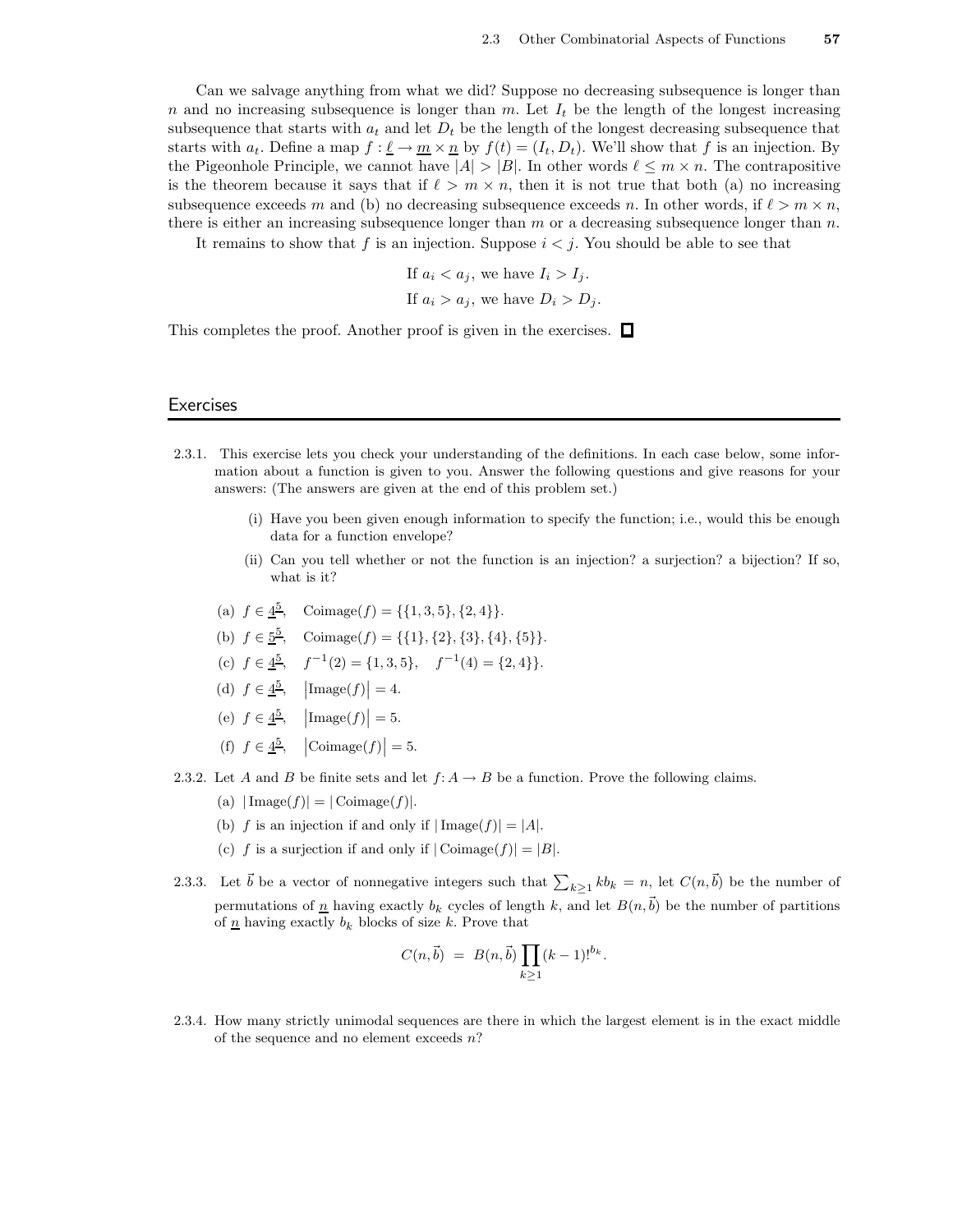- 2.3.5. How can we get a bijection between partitions of a set and a reasonable class of functions? Does the notion of coimage help? What about partitions with exactly k blocks? This exercise deals with these issues.
	- (a) Given a partition of  $\underline{n}$ , let block 1 be the block containing 1. If the first k blocks have been defined, let block  $k + 1$  be the remaining block that contains the smallest remaining element. This numbers the blocks of a set partition. Number the blocks of the partition

$$
{3, 9, 2}, {4, 1, 6} {5} {7, 8}.
$$

- (b) Given a partition B of a  $\underline{n}$ , associate with it a function  $f \in \underline{n}^{\underline{n}}$  as follows. Number the blocks of B as above. Let  $f(i)$  be the number of the block of B that contains i. Prove that if two partitions are different, then the functions associated with them are different.
- (c) What is the coimage of the function associated with a partition B of  $n$ ? (Phrase your answer as simply as possible in terms of  $B$ .)
- (d) Call a function  $f \in \underline{n}^n$  a restricted growth function if  $f(1) = 1$  and  $f(i) 1$  is at most the maximum of  $f(k)$  over all  $k \lt i$ . Which of the following functions in one-line form are restricted growth functions? Give reasons for your answers.

 $2, 2, 3, 3$   $1, 2, 3, 3, 2, 1$   $1, 1, 1, 3, 3$   $1, 2, 3, 1.$ 

- (e) Prove that a function is associated with a partition of  $\underline{n}$  if and only if it is a restricted growth function. (Since you already proved that different partitions have different functions associated with them, this is the desired bijection.)
- (f) For  $\underline{4}$ , list in lexicographic order all restricted growth functions and, for each function, give the partition of 4 that corresponds to it.
- 2.3.6. Prove the generalized Pigeonhole Principle: Suppose that a set  $S$  is partitioned into  $k$  blocks. Prove that some block must have more than  $(|S| - 1)/k$  elements.
- 2.3.7. Let  $f: A \to B$ . Use the generalized Pigeonhole Principle to obtain a lower bound on the size of the largest block in the coimage of f.
- 2.3.8. Suppose  $n + 1$  numbers are selected from  $2n$ . Prove that we must have selected two numbers such that one is a multiple of the other. *Hint.* Write each number in the form  $2<sup>k</sup>m$  where m is odd. Study occurrences of values of m using the Pigeonhole Principle.
- 2.3.9. Prove Theorem 2.6 using the generalized Pigeonhole Principle (Exercise 2.3.6) as follows. Given  $a_1, \ldots, a_\ell$ , define  $f : \underline{\ell} \to B$  by letting  $f(t)$  be the length of the longest decreasing subsequence starting with  $a_t$ . If  $i < j < \cdots$  and  $f(i) = f(j) = \cdots$ , look at the subsequence  $a_i, a_j, \ldots$
- 2.3.10. Given  $N$ , how large must  $t$  be so that every set  $S$  containing at least  $t$  positive integers satisfies the following condition? There are elements  $a, b, c, d \in S$  such that (i)  $a + b$  and  $c + d$  have the same remainder when divided by N and (ii)  $\{a, b\} \neq \{c, d\}.$ Hint. Look at remainders when sums of pairs are divided by N.
- $*2.3.11.$  Given a set S of integers, prove that the elements of some nonempty subset of S sum to a multiple of  $|S|$ .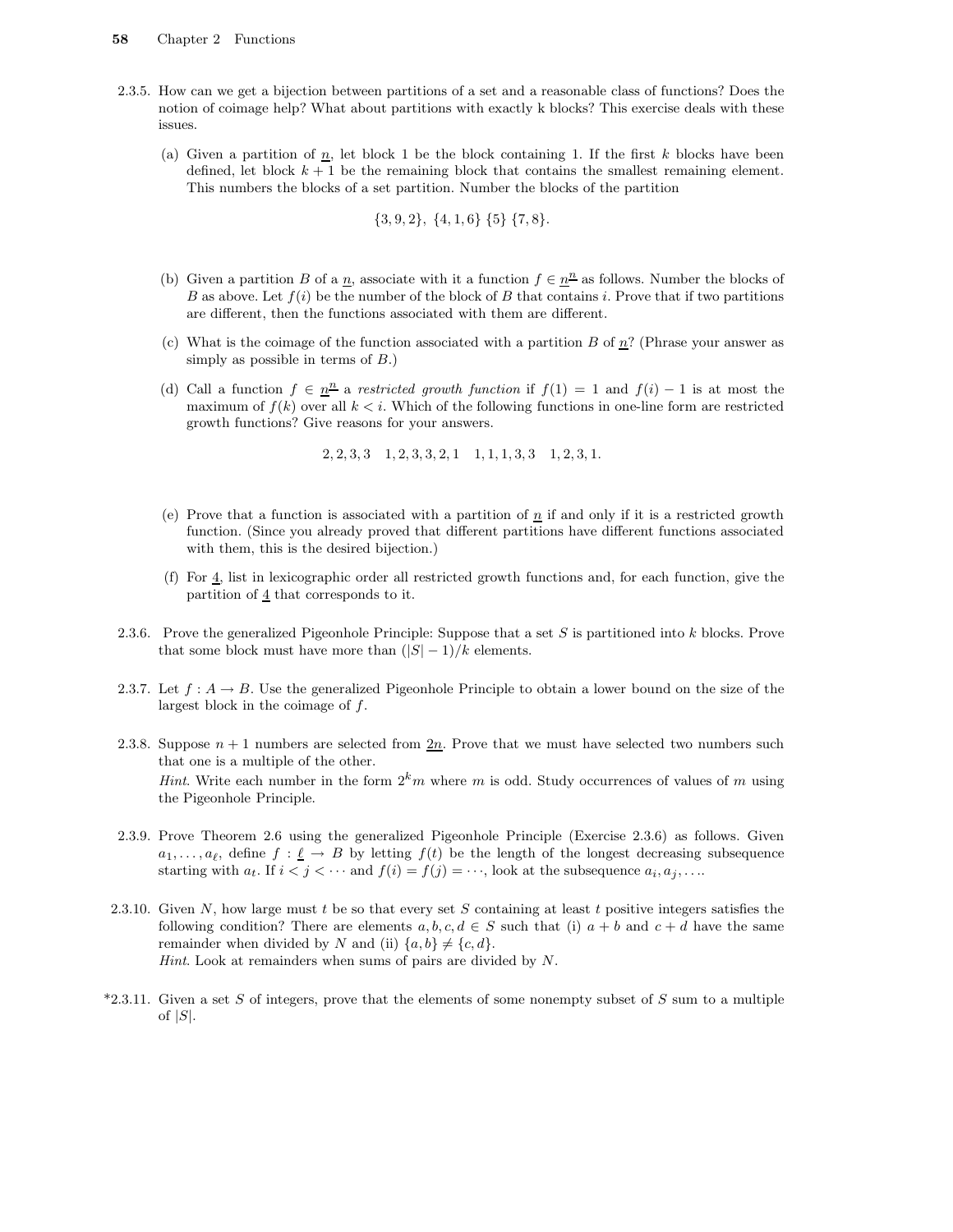#### Answers

- 2.3.1. (a) The domain and codomain of f are specified and f takes on exactly two distinct values. f is not an injection. Since we don't know the values  $f$  takes,  $f$  is not completely specified; however, it cannot be a surjection because it would have to take on all four values in its codomain.
	- (b) Since each block in the coimage has just one element, f is an injection. Since  $|\text{Coimage}(f)| = 5$ |codomain of  $f$ |,  $f$  is a surjection. Thus  $f$  is a bijection and, since the codomain and domain are the same,  $f$  is a permutation. In spite of all this, we don't know the function; for example, we don't know  $f(1)$ , but only that it differs from all other values of  $f$ .
	- (c) We know the domain and codomain of f. From  $f^{-1}(2)$  and  $f^{-1}(4)$ , we can determine the values f takes on the union  $f^{-1}(2) \cup f^{-1}(4) = 5$ . Thus we know f completely. It is neither a surjection nor an injection.
	- (d) This function is a surjection, cannot be an injection and has no values specified.
	- (e) This specification is nonsense. Since the image is a subset of the codomain, it cannot have more than four elements.
	- (f) This specification is nonsense. The number of blocks in the coimage of  $f$  equals the number of elements in the image of  $f$ , which cannot exceed four.

## \*2.4 Boolean Functions

A Boolean function f is a map from  $\{0,1\}^n$  to  $\{0,1\}$ . Thus the domain of f is all n long vectors of zeroes and ones. Boolean functions arise in logic, where 0 is often replaced by F for "False" and 1 by T for "True." Boolean functions also arise in arithmetic, where 0 and 1 are digits of numbers in binary representation. Mathematically, there is no difference between these interpretations; however, the two different interpretations have slightly different notation associated with them.

Example 2.17 Basic Boolean functions Here are three functions from  $\{0,1\}^2$  to  $\{0,1\}$  in two-line form

$$
p = \begin{pmatrix} (0,0) & (0,1) & (1,0) & (1,1) \\ 0 & 0 & 0 & 1 \end{pmatrix} \qquad s = \begin{pmatrix} (0,0) & (0,1) & (1,0) & (1,1) \\ 0 & 1 & 1 & 1 \end{pmatrix} \qquad f = \begin{pmatrix} (0,0) & (0,1) & (1,0) & (1,1) \\ 0 & 1 & 1 & 0 \end{pmatrix}.
$$

If we think of x and y as integers, we can write  $p(x, y) = xy$  and, indeed, this is the notation that is commonly used for p. To emphasize the multiplication, we might write  $p(x, y) = x \cdot y$ . Suppose that X and Y are statements; e.g., X may be the statement "It is cloudy." and Y may be "It is hot." We can build a more complicated statement from these two in many simple ways. One possibility is "It is cloudy and it is hot."

We could abbreviate this to "X and Y." Let this compound statement be Z. Let  $x = 0$  if X is false and  $x = 1$  if X is true. Define y and z similarly. (This is the True/False interpretation of 0 and 1 mentioned earlier.) You should be able to see that  $z = p(x, y)$  because Z is true if and only if both X and Y are true. Not surprisingly, the function  $p$  is called and in logic. Logicians sometimes write  $p(x, y) = x \wedge y$  instead of  $p(x, y) = xy$ .

What interpretation does the function  $s(x, y)$  have? If we write it as an arithmetic function on integers, it is a bit of a mess, namely,  $x + y - xy$ . In logic it has a very simple interpretation. Using the notation of the previous paragraph, let  $Z$  be the statement "X or Y." Our usual understanding of this is that  $Z$  is true if at least one of  $X$  and  $Y$  is true. This understanding is equivalent to the mathematical statement  $s(x, y) = z$  since s is 1 if at least one of its arguments is 1. Logicians call this function or. There are two common ways to denote it:  $s(x, y) = x \vee y$  and  $s(x, y) = x + y$ . The  $x + y$  notation is a bit unfortunate because it does not mean that x and y are to be added as integers. Since the plus sign notation is commonly used in discussion of circuits, we will use it here. Remember:

If  $x, y \in \{0, 1\}$ , then  $x + y$  means OR, not addition.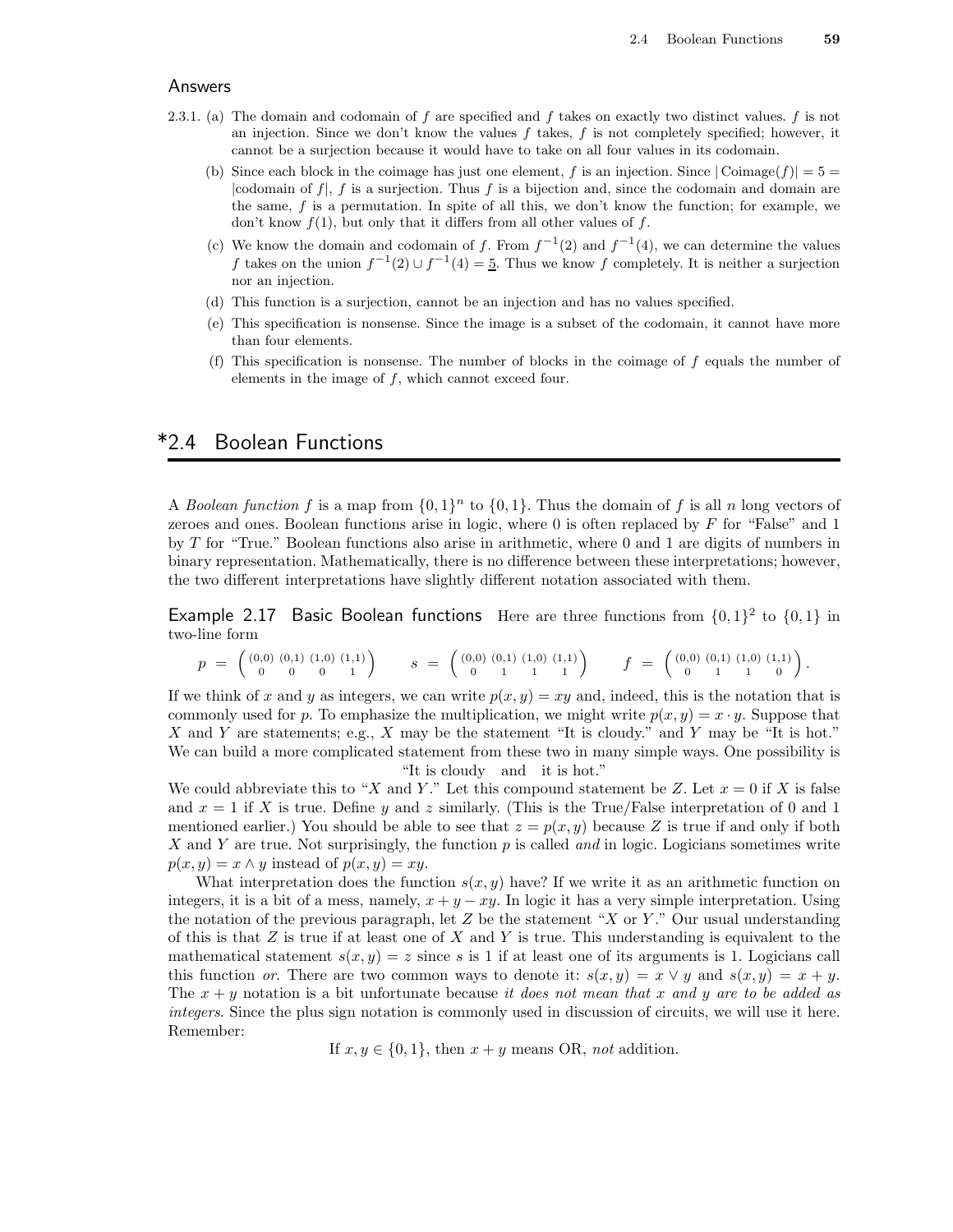How can our third function f be interpreted? In terms of logic,  $f(x, y)$  corresponds to a statement which is true when exactly one of  $X$  and  $Y$  is true. Thus  $f$  is called the *exclusive or* and we write it as  $f(x, y) = x \oplus y$ . This function does not appear often in logic but it is important in binary arithmetic:  $x \oplus y$  is the unit's (rightmost) digit of the binary sum of the numbers x and y. (Recall that the binary sum of 1 and 1 is 10.)

We need a little more notation. Negation,  $n(x)$ , also called complementation, is an important function. It is  $n(x) = \begin{pmatrix} 0 & 1 \\ 1 & 0 \end{pmatrix}$ ; i.e.,  $n(x)$  is true if and only if x is false. In terms of the previous notation, we can write  $n(x) = x \oplus 1$ . The notations x' and  $\overline{x}$  are both commonly used for  $n(x)$ . We will use x'. You should be able to see quickly that  $x'' = x$ .

Just as in ordinary algebra, we can combine the functions we introduced in the previous example. Some formulas such as  $xy = yx$  and  $(x + y)z = xz + yz$ , which are true in ordinary arithmetic are true here, too. There are also some surprises such as  $xx = x + x = x$  and  $x + xy = x$ . For those who like terminology,  $xx = x$  and  $x + x = x$  are called the idempotent laws for multiplication and addition and  $x + xy = x$  is called the absorbtion law for addition. How can we check to see if an identity for Boolean expressions is correct? We can do this in one of two ways:

- (a) (Brute force) By substituting all possible combinations of zeroes and ones for the variables, we may be able to prove that both sides of the equal sign always take on identical values.
- (b) (Algebra) By manipulation using known identities, we may be able to prove that both sides of the equal sign are equal to the same expression.

The brute force method is guaranteed to always work, but the algebraic method is often quicker if you can see how to make the algebra work out. Let's see how these methods work.

To verify  $x + x = x$  by brute force, note first that when  $x = 0$  the left side is  $0 + 0$ , which is 0, and second that when  $x = 1$  the left side is  $1 + 1$ , which is 1.

We now use algebra to verify  $(x + y)(x + z) = x + yz$  using the identities we mentioned above. We leave it to you to indicate which of the above identities is used at each step.

$$
(x + y)(x + z) = x(x + z) + y(x + z)
$$
  

$$
= (x + z)x + (x + z)y
$$
  

$$
= xx + zx + xy + zy
$$
  

$$
= x + xz + xy + yz
$$
  

$$
= x + xy + yz
$$
  

$$
= x + yz.
$$

Of course, one would not normally write out all the steps. It would probably be shortened to

$$
(x + y)(x + z) = x + xy + xz + yz = x + yz,
$$

just as we take shortcuts in ordinary algebra.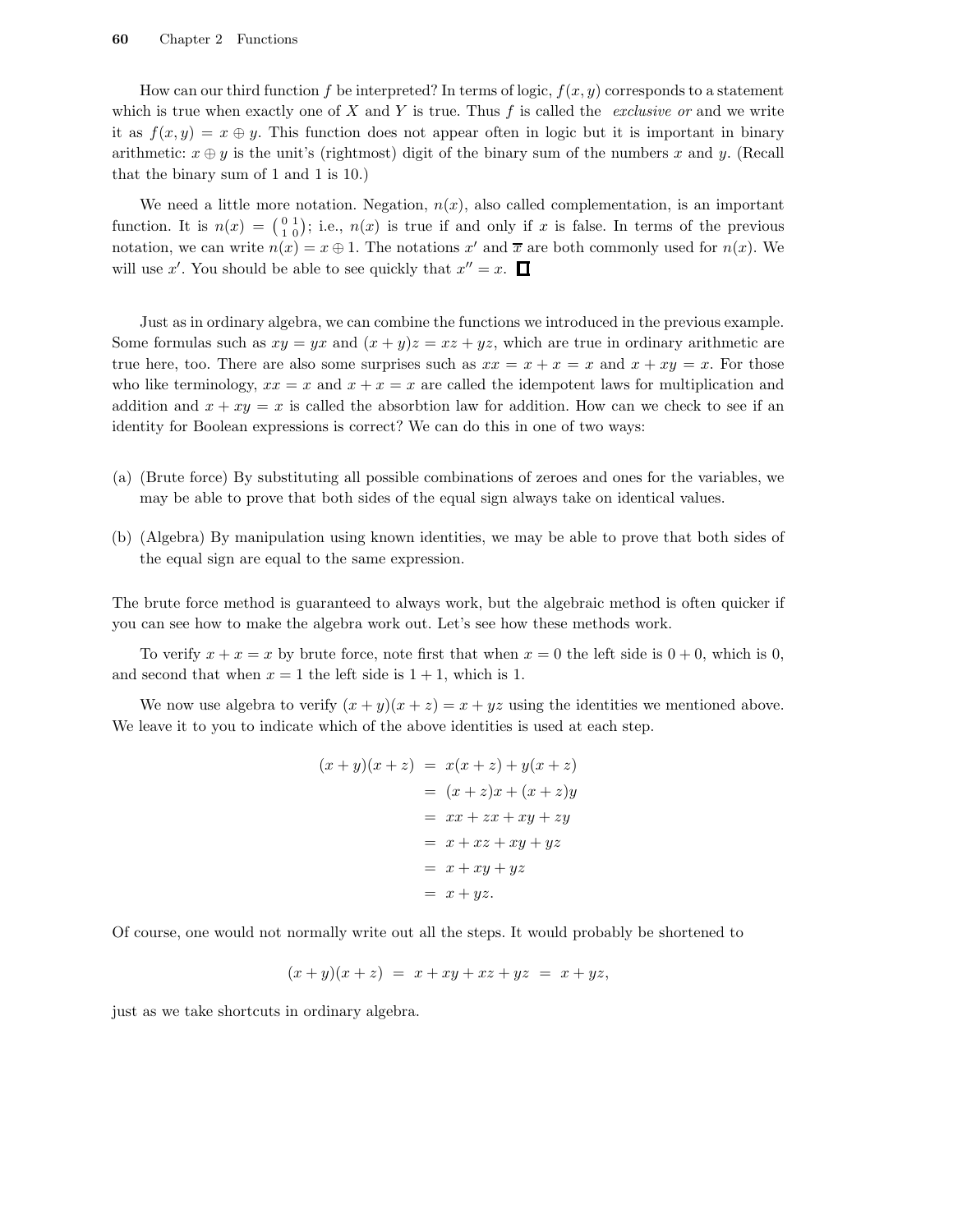Example 2.18 Truth tables Two-line notation is a convenient way of proving identities by brute force when we modify it slightly: Instead of listing one function with domain  $\{0,1\}^n$  and codomain  $\{0, 1\}$ , we list several. This gives a way of building up various expressions. Truth tables are a modification of this: rows and columns are interchanged. Here is the truth table for the basic operations we introduced earlier.

|                | $x \ y \vert xy \ x+y \ x \oplus y$ | $x^{\prime}$ |
|----------------|-------------------------------------|--------------|
| $\overline{0}$ |                                     |              |
| $\overline{0}$ |                                     |              |
| $\mathbf{1}$   |                                     |              |
|                |                                     |              |

Let's use truth tables to prove  $(xy)' = x' + y'$ . Here's the complete proof (the  $(xy)'$  and  $x' + y'$ ) columns are equal):

|  |                                                                                                             |  | $x \ y \mid xy \ (xy)' \ x' \ y' \ x' + y'$ |  |
|--|-------------------------------------------------------------------------------------------------------------|--|---------------------------------------------|--|
|  | $\begin{array}{c cccc} 0 & 0 & 0 & 1 & 1 & 1 \\ 0 & 1 & 0 & 1 & 1 & 0 \\ 1 & 0 & 0 & 1 & 0 & 1 \end{array}$ |  |                                             |  |
|  |                                                                                                             |  |                                             |  |
|  |                                                                                                             |  |                                             |  |
|  |                                                                                                             |  |                                             |  |

Two important identities that we have not mentioned in full generality are *DeMorgan's laws*:

$$
(x \cdot y \cdot \cdots \cdot z)' = x' + y' + \cdots + z', \qquad \qquad 2.3
$$

$$
(x+y+\cdots+z)' = x'\cdot y'\cdot \cdots z'.
$$

We prove the first by a modification of brute force and leave the second for you. The product on the left side of (2.3) is 1 if and only if  $x = y = \cdots = z = 1$ . Thus the left side of (2.3) is 0 if and only if  $x = y = \cdots = z = 1$ . The right side of (2.3) is 0 if and only if  $x' = y' = \cdots = z' = 0$ , which is equivalent to  $x = y = \cdots = z = 1$ . Thus, each side of (2.3) is 0 precisely when  $x = y = \cdots = z = 1$ . Consequently both sides are 1 for all other values of  $x, y, \ldots, z$ . This completes the proof.

Example 2.19 An adder One of the basic operations in a computer is addition. We can imagine designing a device to add two numbers the way we learned to do it in school: First add the digits in the unit's position, record the unit's digit of the sum and remember a carry digit (no carry is a carry digit of zero). Second, add the digits in the ten's position and the carry digit, record the unit's digit of the sum as the ten's digit of the answer and remember a carry digit. And so on. Of course, in a computer we work with binary instead of base ten. For one possible design of an adder, we need a device that takes in three binary digits and produces a sum unit's digit and a carry digit. Represent such a device by a black box with inputs on the left, and outputs on the right so that the top output is the sum unit's digit and the bottom output is the carry digit. To add two  $k$  digit binary numbers, we can combine  $k$  of these boxes; for example, here's how we can add the two 3 digit binary numbers  $a_2a_1a_0$  and  $b_2b_1b_0$  to get a sum  $s_3s_2s_1s_0$ :



We need to specify the outputs of our black box as Boolean functions of the inputs. One way to do this is with a truth table. Another way to do it is by writing down the equations. They are shown in Figure 2.1, with  $x, y$  and  $z$  as inputs and  $s$  and  $c$  as the sum and carry, respectively. (You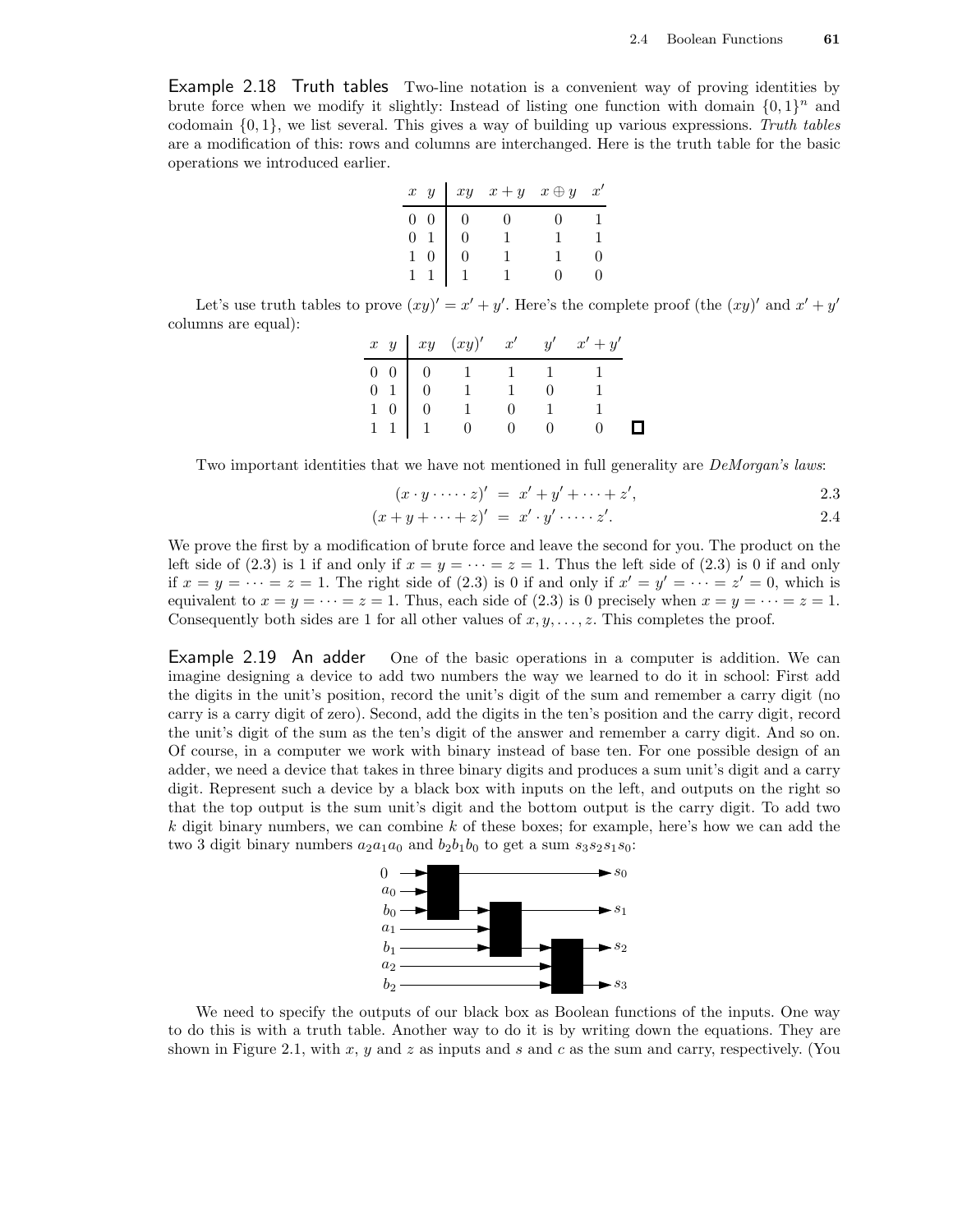|                   | $x \, y \, z$   |                                                                                                                       | $s\,c$     |
|-------------------|-----------------|-----------------------------------------------------------------------------------------------------------------------|------------|
| $0\quad 0\quad 0$ |                 |                                                                                                                       | $0\quad 0$ |
|                   |                 | $0 \ 0 \ 1 \ 1 \ 0$                                                                                                   |            |
|                   |                 | $\begin{array}{c cc} 0 & 1 & 0 & 1 & 0 \\ 0 & 1 & 1 & 0 & 1 \\ 1 & 0 & 0 & 1 & 0 \\ 1 & 0 & 1 & 0 & 1 \\ \end{array}$ |            |
|                   |                 |                                                                                                                       |            |
|                   |                 |                                                                                                                       |            |
|                   |                 |                                                                                                                       |            |
|                   | $1\quad1\quad0$ |                                                                                                                       |            |
|                   | -1              |                                                                                                                       | $1\quad1$  |

Figure 2.1 The truth table and algebraic representations of a three bit binary adder. The sum of the bits  $x, y$  and  $z$  is the two bit binary number  $cs$ .

should be able to derive the truth table from the definition of s and c, but you may not see how to write down the algebraic equations.)

What form should we use—truth table or algebraic equations? The answer depends on what we plan to do with the function. If we plan to manipulate it, then an algebraic form is usually best. If we plan to use it in some computer aided circuit design program, then whatever form the program requires is best.  $\Box$ 

How can we convert a truth table to an algebraic expression? One method is disjunctive normal form. A Boolean function is in disjunctive normal form if it is a sum (OR) of products (ANDs) with each factor in each product being either a variable or its complement. For example, the functions  $x'y'z + x'yz' + xy'z' + xyz$  and  $xy + xz + yz$  in Figure 2.1 are in disjunctive normal form, but  $x \oplus y \oplus z$ is not.

In Example 7.3 (p. 200) we'll prove by induction that every Boolean function can be written in disjunctive normal form. We now give a different proof by showing how to convert the truth table for a function into disjunctive normal form. Let the function be  $f(x_1, x_2, \ldots, x_n)$  Our disjunctive normal form will contain one term for each row of the truth table in which  $f = 1$ . Each term will be a product of n factors. If the row says  $x_i = 1$ , then  $x_i$  appears in the product; otherwise,  $x'_i$  appears in the product. For example, look at the function  $s$  in Figure 2.1. There are four rows in the truth table with  $s = 1$ . The first such row has  $x = y = 0$  and  $z = 1$ , which gives us the first term,  $x'y'z$ , in our disjunctive normal form for s.

It is rather easy to prove that the truth table,  $T'$ , of the resulting disjunctive normal form,  $f$ , equals the truth table, T, it was derived from. A row of  $T'$  will be 1 if and only if f is 1, which happens if and only if some term of f is 1. On the other hand, a term of f is 1 if and only if  $x_1, \ldots, x_n$ take on the values that led to that term. Those values were associated with a row in  $T$  for which the function is 1.

Let's return to Figure 2.1 and look at a disjunctive normal form for c. From the truth table we have

$$
c = x'yz + xy'z + xyz' + xyz,
$$

which is not the same as the disjunctive normal form  $c = xy + xz + yz$  given earlier. How can this be? There need not be a unique disjunctive normal form for a function. Is one form better than the other? Yes, since it has fewer and simpler terms than  $(2.5)$ ,  $c = xy + xz + yz$  requires less hardware to implement as a disjunctive normal form than does (2.5). How can we find the "best" disjunctive normal form? This is a hard question—even defining "best" may be difficult.

There are other algebraic forms besides disjunctive normal form which are important. With current computer chip technology, the most important is "NAND," which is defined by

$$
\text{NAND}(x_1, x_2, \dots, x_n) = (x_1 x_2 \cdots x_n)', \quad n \ge 1;
$$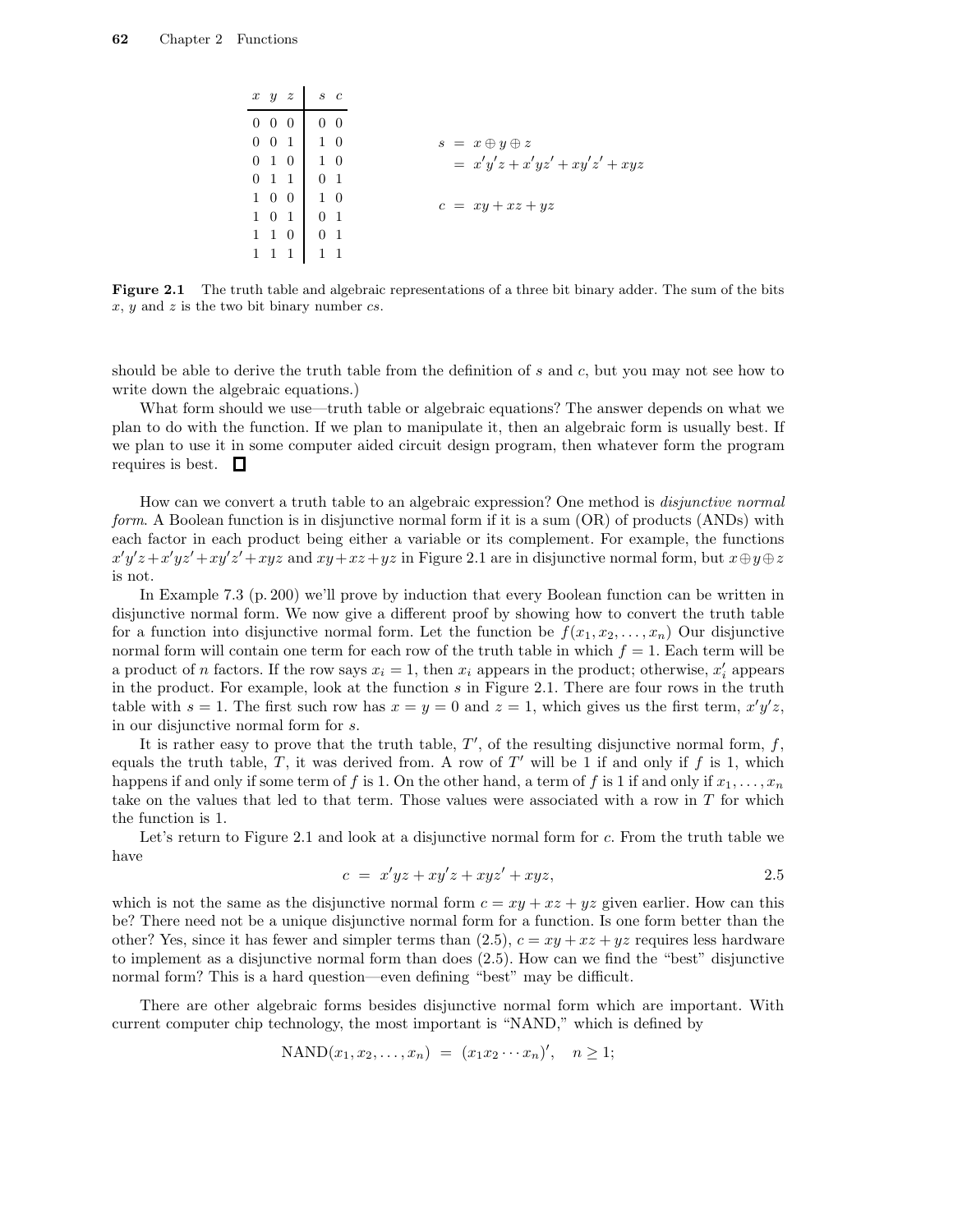that is, "NOT the AND of the  $x_i$ 's." "NAND" is a contraction of "NOT AND". By one of DeMorgan's laws,

$$
NAND(x_1, x_2, \dots, x_n) = x'_1 + x'_2 + \dots + x'_n.
$$

It is a simple matter to prove that every Boolean function can be built up out of NANDs: We will do this by proving that every disjunctive normal form can be implemented by using NANDs. Let the disjunctive normal form be  $f = p_1 + p_2 + \cdots + p_m$ , where  $p_i = u_{i,1}u_{i,2} \cdots u_{i,k_i}$  and each u is an input variable or its complement. To complete the proof it suffices to note that

$$
f = \text{NAND}(p'_1, \dots, p'_m) \qquad \text{by (2.6) and } p'' = p;
$$
  
\n
$$
p'_i = \text{NAND}(u_{i,1}, \dots, u_{i,k_i}) \qquad \text{by the definition of NAND};
$$
  
\n
$$
x'_t = \text{NAND}(x_t).
$$

Thus f is a NAND of NANDs of  $u_{i,j}$ 's and each  $u_{i,j}$  is a variable or its NAND. For example, from Figure 2.1 we have

$$
c = xy + xz + yz = \text{NAND}\Big(\text{NAND}(x, y), \text{NAND}(x, z), \text{NAND}(y, z)\Big)
$$

$$
s = x'y'z + \dots = \text{NAND}\Big(\text{NAND}(\text{NAND}(x), \text{NAND}(y), z), \dots\Big).
$$

Does this direct translation of disjunctive normal form give us the simplest representation by NANDs? (Of course, there may be several disjunctive normal forms, so we would presumably start with the "simplest.") As you may suspect, the answer is "No." In fact, the question is not even well posed. One issue that arises immediately is what about repeated expressions; e.g., if  $x'_1$  appears several times, must we compute  $NAND(x_1)$  several times, or may we just compute it once and reuse it? We may usually reuse it, but there are sometimes hardware constraints that do not allow us to. This is much like the problem of computing any complicated algebraic function in which some subexpression appears more than once: If you are clever, you will only compute that subexpression once. We'll not pursue the complex problem of representation by NANDs.

#### **Exercises**

- 2.4.1. Using only the identities in the text, prove  $x(x + y) = x$  by algebra. (This is the absorbtion law for multiplication.)
- 2.4.2. Prove that  $x \oplus y = x' \oplus y'$ .
- 2.4.3. The distributive law for multiplication,  $\cdot$ , over addition,  $+$ , states that  $x \cdot (y + z) = x \cdot y + x \cdot z$ . State the following distributive laws. If the law is true, prove it. If the law is false, give a counterexample. Hint. Truth tables can be used to find proofs and counterexamples.
	- (a) addition,  $+$ , over multiplication,  $\cdot$ ;
	- (b) multiplication,  $\cdot$ , over exclusive or,  $\oplus$ ;
	- (c) addition,  $+$ , over exclusive or,  $\oplus$ ;
	- (d) exclusive or,  $\oplus$  over multiplication,  $\cdot$ .
- 2.4.4. Define  $NOR(x, y, \ldots, z) = (x + y + \cdots + z)'$ . Prove that every Boolean function can be expressed using NORs.
- 2.4.5. Write each of the following in disjunctive normal form. Try to obtain as simple a disjunctive normal form as possible.
	- (a)  $(x \oplus y)(x + y)$ .
	- (b)  $(x+y) \oplus z$ .
	- (c)  $(x+y+z) \oplus z$ .
	- (d)  $(xy) \oplus z$ .